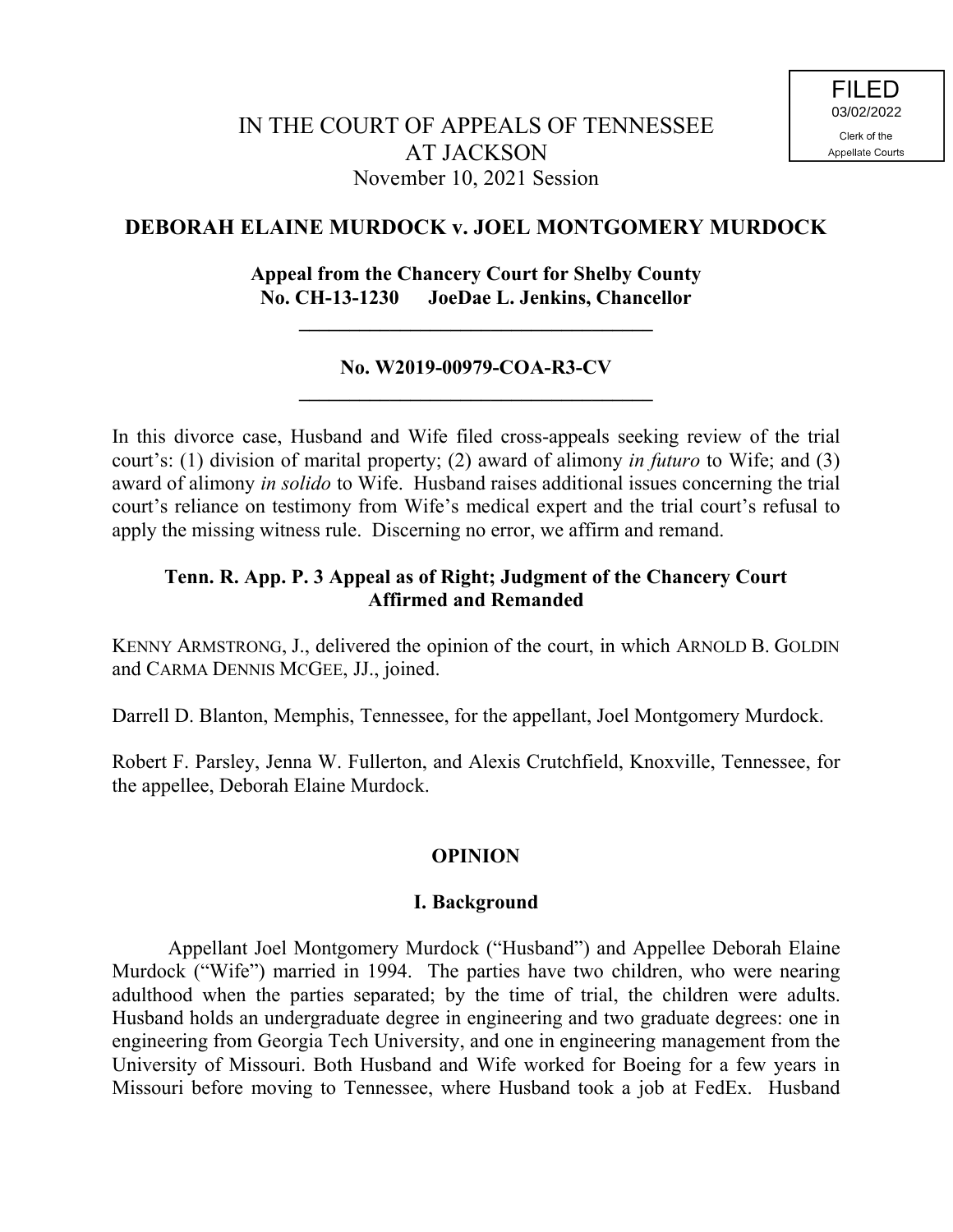currently works as a Managing Director at FedEx. In 2017, Husband's annual base salary was \$182,000. Husband typically received a yearly, lump-sum bonus of approximately \$100,000. Throughout his employment, Husband also received various stock awards, including restricted stock and stock options.

Wife is an attorney. While attending law school (from 1995 to 1998), Wife worked as a software engineer and an intern in the Boeing legal department. When the parties moved to Tennessee, both Husband and Wife were offered jobs at FedEx. At that time, Wife was not admitted to practice law in Tennessee, and the position offered by FedEx was contingent on her passing the Tennessee Bar Exam. Wife was not able to pass the Tennessee Bar within the time allowed by FedEx; however, she did pass in July 2000. In November 2000, Wife accepted a position as a prosecuting attorney for Shelby County. Wife left that position six months later when she accepted employment as an attorney at Lexmark International in Lexington, Kentucky. She worked at Lexmark International from June 2001 until August 2002, when she moved back to Memphis. On her return to Tennessee, Wife was employed in various part-time legal positions until she eventually opened her own estate-planning law firm, the Murdock Firm, in 2006. It is undisputed that the Murdock Firm has not been profitable since it opened. From sometime in 2010 through June 2015, Wife was a part-time recruiter and trainer for the National Network of Estate Planning Attorneys, where she made \$28,000 annually plus commissions. Wife was let go from that position in 2015. From 2003 through 2015, which period includes several years with zero income, Wife's annual income averaged \$12,165. At trial, Wife stipulated that her earning capacity going forward is \$1,000 per month.

On August 16, 2013, Wife filed a complaint for divorce, and Husband filed a counter-complaint on August 28, 2016. After protracted litigation, the divorce case was tried over six days in March 2018. At the time of trial, Wife was 60 years old, and Husband was 55. As discussed, *infra*, much of Wife's evidence at trial concerned the testimony of her expert psychologist, John V. Ciocca, Ph.D. Dr. Ciocca testified that a negative family dynamic arose in which Wife became the "odd person out." Wife is currently estranged from the parties' children and asserts that this alienation was the result of Husband's influence over the children. Dr. Ciocca opined that Wife's sense of loss and alienation, along with other factors, has undermined Wife's mental and emotional state. In 2016, Wife received in-patient diagnosis and treatment for 30 days at a mental health treatment center known as The Ranch. Wife has also obtained diagnoses and treatment for mental health problems from various other healthcare providers. Relying on diagnostic and treatment records from other providers and his own direct interviews with and observations of Wife, Dr. Ciocca testified that Wife suffers from co-existing mental disorders that impair her ability to work; these disorders include: (1) adult-type ADHD, for which Wife takes medication (diagnosed in 2009); (2) major depressive disorder (recurrent and severe); and (3) symptoms consistent with posttraumatic stress disorder. In Dr. Ciocca's opinion, Wife is unable to sustain the concentration necessary to work on a consistent basis as a lawyer or in any other capacity, and her long-term prognosis will depend on whether she is capable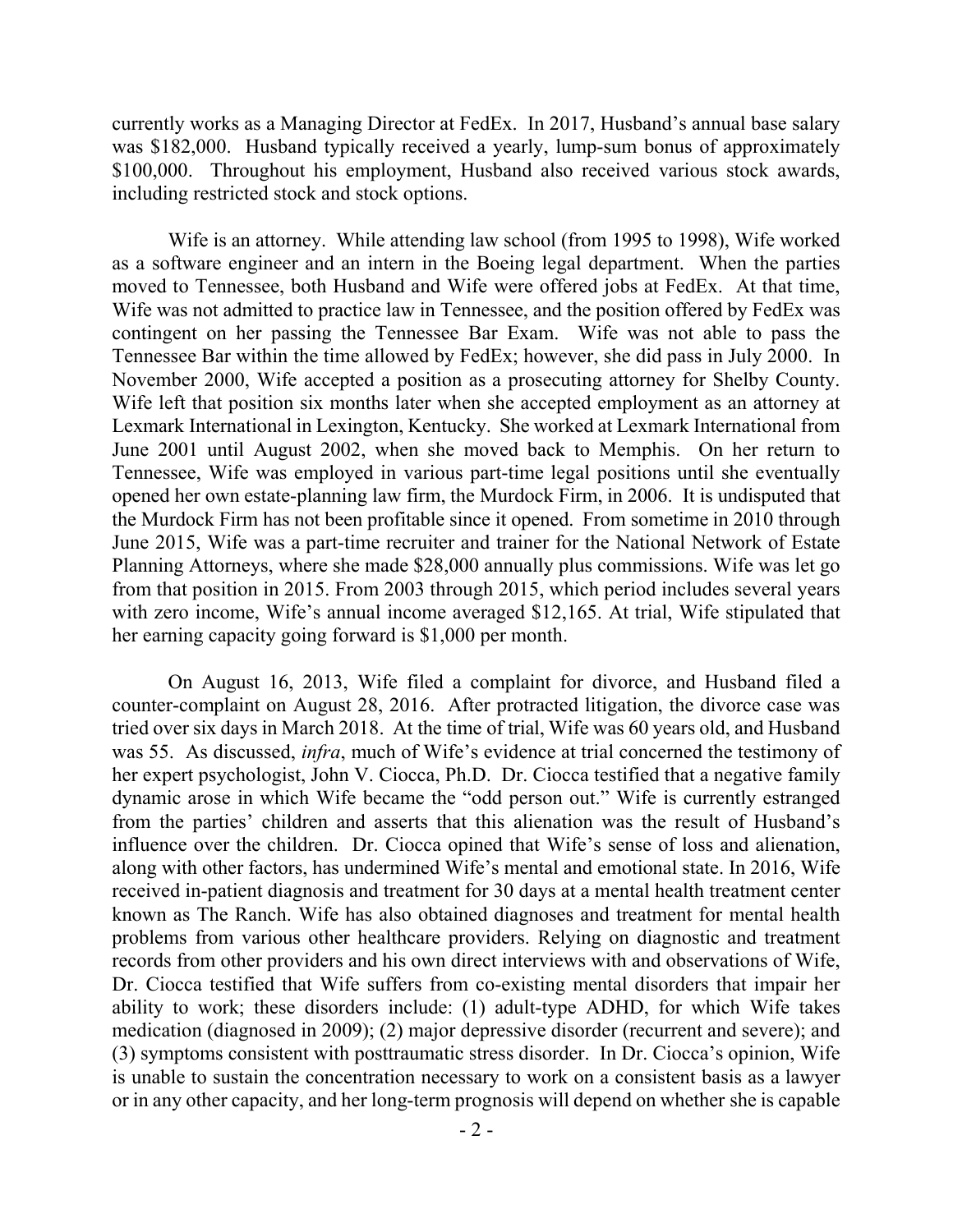of making significant improvement, which, at best, is uncertain. Dr. Ciocca opined that some of Wife's symptoms are consistent with having been in an abusive marriage. At trial, Husband offered no expert proof, but he opined that Wife will improve within three years and be able to return to the legal profession; as such, Husband contends that he should not have to pay alimony for longer than three years. In Husband's view, his paying alimony to Wife will merely encourage her to avoid working.

On September 6, 2018, the trial court entered findings of fact and conclusions of law, discussed *infra*. On October 5, 2018, the trial court entered a decree of divorce, which incorporated its previous findings. Husband moved to alter or amend the judgment, seeking clarification concerning the attorney's fee award and seeking certain other adjustments. Wife also moved to alter or amend the judgment, seeking clarification concerning the amount of alimony *in solido*. On December 7, 2018, the trial court entered separate orders on the parties' cross-motions to alter or amend. Thereafter, on May 22, 2019, the trial court entered two additional orders on the parties' motions to alter or amend the final decree of divorce, along with its Final Order. The trial court's specific findings are discussed *infra*. Husband filed his notice of appeal on June 3, 2019. On June 19, 2019, Wife also filed a notice of appeal.

#### **II. Issues**

Husband raises the following issues as stated in his brief:

1. Whether the Trial Court erred by awarding Wife alimony *in futuro* in the amount of Five Thousand Five Hundred Dollars (\$5,500) per month.

2. Whether the Trial Court erred by awarding Wife over Sixty Percent (60%) of the net marital estate.

3. Whether the Trial Court erred by allowing Dr. John Ciocca to testify as an expert when Dr. Ciocca did not administer the evaluation of the Wife and/or to allow Dr. Ciocca to modify an evaluation that he did not perform.

4. Whether the "Missing Witness" rule should be applied to the Wife for her failure to call her current treating psychologist, Dr. Jane Clement.

5. Whether the Trial Court erred by awarding Wife any of her attorney fees.

Wife raises the following additional issues as stated in her brief:

1. Whether the trial court abused its discretion by limiting the duration of alimony *in futuro* to 48 months, when Wife's earning capacity is \$1,000 per month and she is disabled from working.

2. Whether the trial court should have awarded Wife a greater portion of her attorneys' fees, which Husband is able to pay.

3. Whether the trial court erred by ordering Wife to pay all expenses relating to the marital residence when her income and alimony *in futuro* award are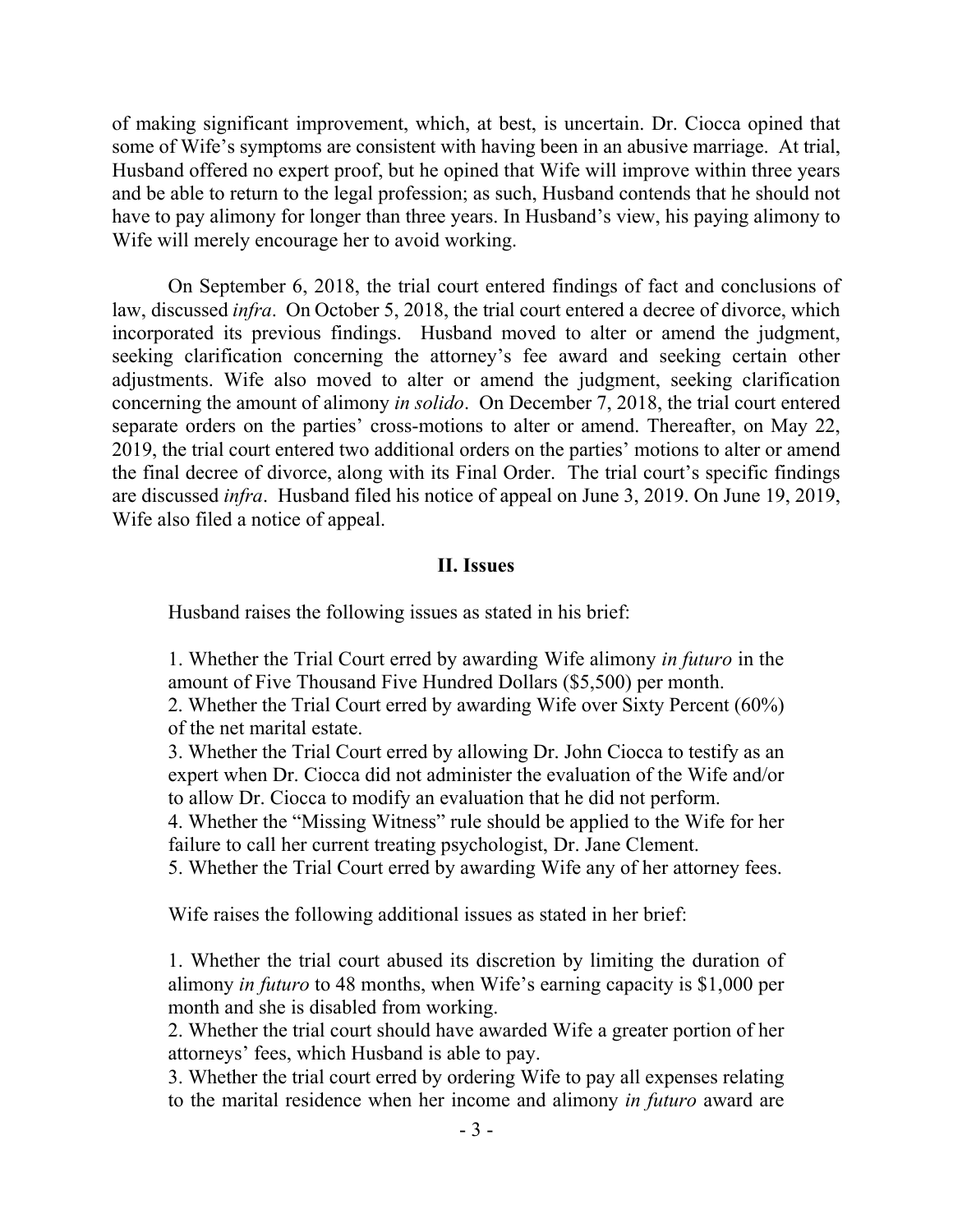insufficient.

4. Whether the trial court should have awarded Wife a portion of Husband's additional stock options and bonuses received before the final divorce date. 5. Whether the trial court misconstrued the evidence by failing to find that Wife was subjected to parental alienation and abuse.

#### **III. Standard of Review**

This case was tried without a jury. As such, "[o]ur review is de novo upon the record of the proceedings below with a presumption of correctness as to the trial court's factual findings unless the evidence preponderates against those findings." *Barnes v. Barnes*, 193 S.W.3d 495, 498 (Tenn. 2006) (citing Tenn. R. App. P. 13(d)). However, the trial court's conclusions of law "are accorded no such presumption." *Id*. (citing *Union Carbide Corp. v. Huddleston*, 854 S.W.2d 87, 91 (Tenn. 1993)).

We also note that this Court is "required to defer to the trial court's credibility findings . . . ." *Williams v. City of Burns*, 465 S.W.3d 96, 120 (Tenn. 2015); *see also Street v. Street*, No. E2016-00531-COA-R3-CV, 2017 WL 1177034, at \*7 (Tenn. Ct. App. Mar. 29, 2017). In *Wells v. Tennessee Board of Regents*, 9 S.W.3d 779 (Tenn. 1999), the Tennessee Supreme Court explained that

trial courts are able to observe witnesses as they testify and to assess their demeanor, which best situates trial judges to evaluate witness credibility. *See State v. Pruett*, 788 S.W.2d 559, 561 (Tenn. 1990); *Bowman v. Bowman*, 836 S.W.2d 563, 566 (Tenn. Ct. App. 1991). Thus, trial courts are in the most favorable position to resolve factual disputes hinging on credibility determinations. *See Tenn-Tex Properties v. Brownell-Electro, Inc.*, 778 S.W.2d 423, 425-26 (Tenn. 1989); *Mitchell v. Archibald*, 971 S.W.2d 25, 29 (Tenn. Ct. App. 1998). Accordingly, appellate courts will not re-evaluate a trial judge's assessment of witness credibility absent clear and convincing evidence to the contrary. *See Humphrey v. David Witherspoon, Inc.*, 734 S.W.2d 315, 315-16 (Tenn. 1987); *Bingham v. Dyersburg Fabrics Co., Inc.*, 567 S.W.2d 169, 170 (Tenn. 1978).

*Wells*, 9 S.W.3d at 783. With the foregoing law in mind, we turn to the substantive issues raised.

#### **IV. Analysis**

As set out in context above, the parties' respective issues broadly concern: (1) the evidence adduced at the hearing; (2) the division of marital property; and (3) alimony. We begin our analysis with a discussion of the disputed evidence.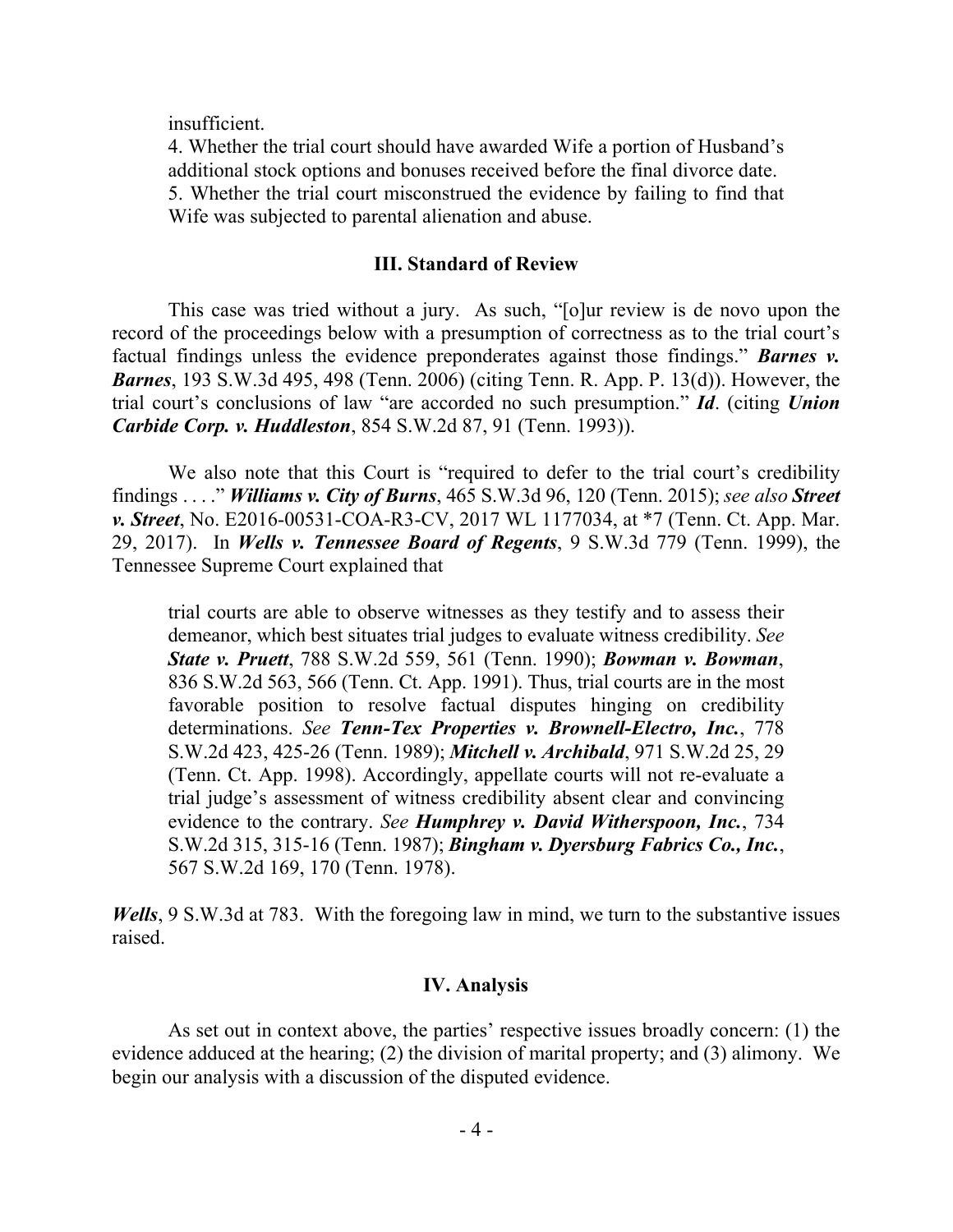#### **A. Evidence**

#### **1. Dr. Ciocca**

In preparation for trial, Wife procured the services of Dr. John Ciocca to review her medical records and to render an opinion as to Wife's ability to work. Dr. Ciocca was admitted as an expert without objection by Husband. While not objecting to his qualifications as an expert, Husband did object to the testimony offered by Dr. Ciocca. Specifically, Husband asserted that Dr. Ciocca had not performed any evaluation on Wife and was not Wife's treating psychologist. As such, Husband argued that Dr. Ciocca's testimony was unreliable because he was merely parroting the expert opinions of other diagnosing and treating physicians and counselors, whose records Dr. Ciocca reviewed.

In support of his argument, Husband cites *Holder v. Westgate Resorts Ltd.*, wherein the Tennessee Supreme Court stated that, "Experts routinely consult other experts when forming their opinions. Rule 703, however, does not permit a testifying expert to act as the 'mouthpiece' of a non-testifying expert by simply parroting the non-testifying expert's opinion. The opinion to which an expert testifies must be his own." *Holder v. Westgate Resorts Ltd*, 356 S.W.3d 373, 380 (Tenn. 2011) (citations omitted). However, in *Allen v. Albea*, a case where, as here, the appellant relied on *Holder* for the proposition that the trial court erred in allowing one doctor to testify as the "mouthpiece" of another doctor, this Court noted that

*Holder* did not involve physician testimony or medical reports received by a testifying physician during the course of treatment, and [] it was decided on a former version of Rule 703 of the Tennessee Rules of Evidence. *Holder*, 356 S.W.3d at 378. Rule 703 currently provides:

The facts or data in the particular case upon which an expert bases an opinion or inference may be those perceived by or made known to the expert at or before the hearing. If of a type reasonably relied upon by experts in the particular field in forming opinions or inferences upon the subject, the facts or data need not be admissible in evidence. Facts or data that are otherwise inadmissible shall not be disclosed to the jury by the proponent of the opinion or inference unless the court determines that their probative value in assisting the jury to evaluate the expert's opinion substantially outweighs their prejudicial effect. The court shall disallow testimony in the form of an opinion or inference if the underlying facts or data indicate lack of trustworthiness.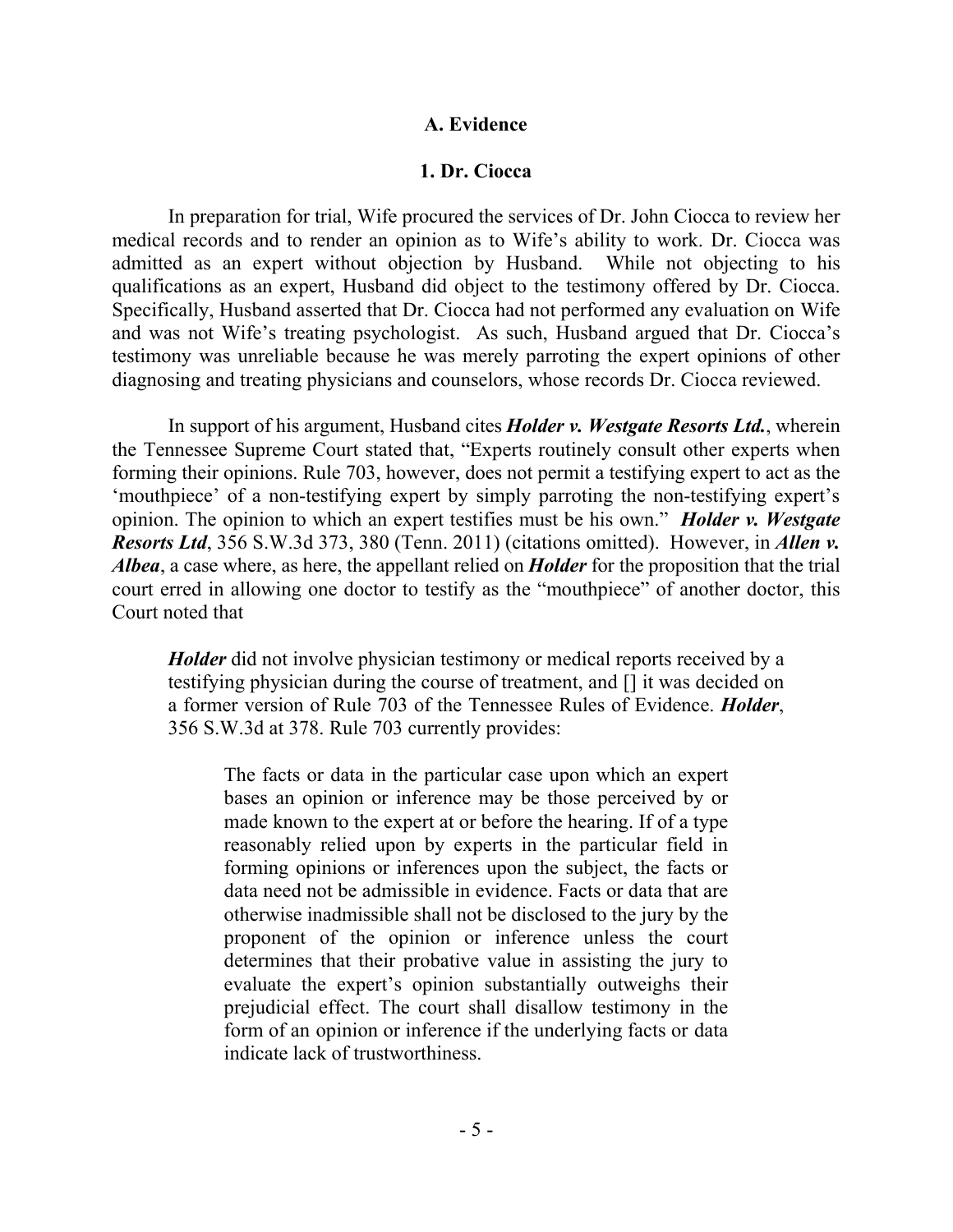Generally, the opinion of an expert "must be based on facts in evidence." *Evans v. Wilson*, 776 S.W.2d 939, 942 (Tenn. 1989). However, "a treating physician [is permitted] to give an expert opinion based on hearsay reports and tests received in aid of diagnosis and treatment of a patient. It is an exception to the traditional view excluding expert opinions based on the hearsay reports of others." *Id*. (citing See, D. Paine, Tennessee Law of Evidence § 176 (1974)). The *Evans* court observed, "the reliability and trustworthiness of the hearsay [medical] reports and tests [are] established by their use by the treating physician in treatment and diagnosis." *Id*.

## *Allen v. Albea*, 476 S.W. 3d 366, 379-80 (Tenn. Ct. App. 2015), *perm. app. denied* (Tenn. Sept. 16, 2015).

The following medical records were admitted, without objection, as collective trial exhibit 1: (1) records from Wife's stay at The Ranch; (2) Dr. Valerie Augustus' Psychiatric Diagnostic Evaluation; (3) medical records from Wife's treatment by Dr. Ara Hanissian; (4) medical records from Germantown Psychological Associates, PC; and (5) Dr. Heather Hardison's Psychological Evaluation. Based on the current law in Tennessee, as succinctly set out in *Allen*, the fact that Dr. Ciocca did not perform additional tests and was not Wife's treating physician does not negate or preclude his testimony based on the medical records he reviewed. Here, the parties stipulated that Dr. Ciocca, a licensed psychologist, was qualified to testify as an expert. Specifically, Husband's attorney stated, on the record, that, "[Dr. Ciocca] is an expert psychologist. I'll stipulate he's an expert psychologist." Like any qualified medical expert, Dr. Ciocca was permitted to rely on properly authenticated diagnostic and treatment records from Wife's other healthcare providers, regardless of whether those records themselves were admissible into evidence and here they were both admissible and admitted without objection from Husband. Tenn. R. Evid. 703 ("The facts or data in the particular case upon which an expert bases an opinion or inference may be those perceived by or made known to the expert at or before the hearing. If of a type reasonably relied upon by experts in the particular field in forming opinions or inferences upon the subject, the facts or data need not be admissible in evidence."); *Evans*, 776 S.W.2d at 942 ("[T]he reliability and trustworthiness of the hearsay reports and tests were established by their use by the treating physician in treatment and diagnosis. Once reliability and trustworthiness are established in this manner, however, there is no reason why a forensic physician should not be permitted to rely on the same reports and tests in giving his or her expert medical opinion."); *Brown v. Crown Equip. Corp.*, 181 S.W.3d 268, 278 (Tenn. 2005) ("An expert may rely upon both data collected by others and tests performed by others in reaching his or her conclusions.").

Turning to the record, although Dr. Ciocca generally agreed with Dr. Hardison's assessment that Wife's ability to work was limited, Dr. Ciocca did not merely "parrot" Dr. Hardison's findings. Rather, as Dr. Ciocca testified, he conducted an independent review of Wife's medical records, asked for clarification on certain information therein, and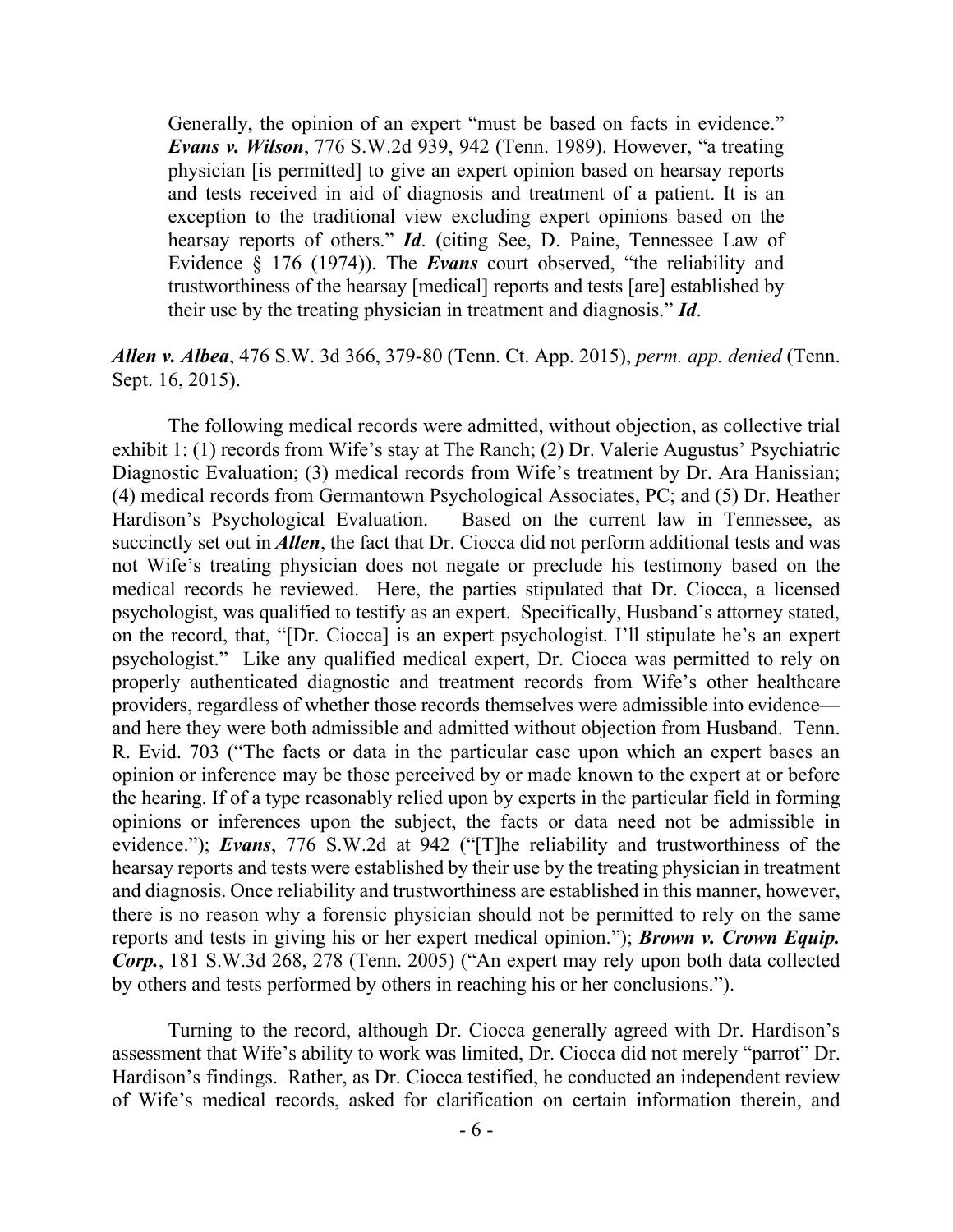requested additional testing, to-wit:

Q [to Dr. Ciocca]. Okay. Now, since your retention in this cause, what is your role?

A. My role [] was to update [Wife's] evaluation as needed and review the evaluations and medical records that had been produced to that date, and so I reviewed her medical records, her evaluations and I interviewed her to assess her current level, her current status.

Q. All right.

A. And I also referred her to Semmes-Murphey Neurology because I realized after assessing her, interviewing her, reviewing the full assessment done by her psychologist, Dr. Hardison, that there were some questions that arose that needed to be answered about the possible underlying neurological basis for some of her symptoms and Dr. [Debashis] Biswas answered those questions for us.

Q. Thank you. And so did you perform all of these tasks that you just recited for the Court?

A. Yes.

Q. All right. Now, when you performed—are these the types of functions that you might typically perform as an expert in a case?

A. Yes. It depends on the type of case.

Q. And do you normally review the work of the professionals?

A. Yes. There are opportunities. When conducting an evaluation, you know, in the—that is involved in litigation, that will be involved in litigation, it's always important to review the outstanding records.

Q. And is the manner that you have prepared for in this case one that demonstrates reliable principles and methods of psychology?

A. Yes.

\*\*\*

Q. Okay. Have you taken the facts . . . the mental health records that you reviewed in this cause and used them in forming your opinions that you are prepared to give today?

A. Yes.

Q. And with regard to the underlying professionals whose records you have reviewed if a question arose about something in one of those records did you take action?

A. Yes, I did. I contacted—if I had questions about some element of the records, I contacted the person who produced the records.

Q. Were all—did that happen in this case?

A. It did.

Q. All right. And were your questions sufficiently answered to your satisfaction?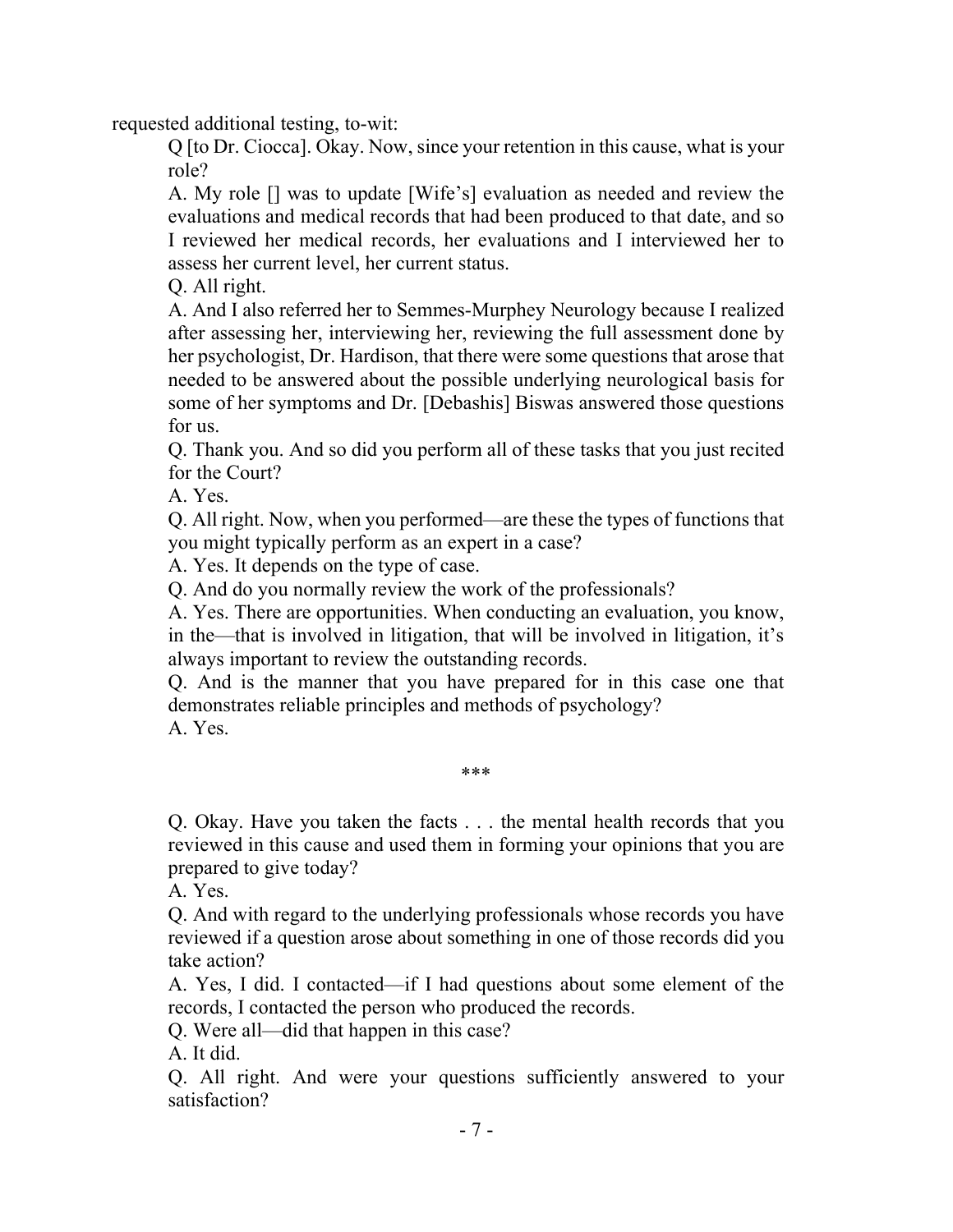A. That's correct.

Q. Do you believe that you have been provided with sufficient information regarding this case to render an opinion on her mental health? A. Yes.

Additionally, Dr. Ciocca testified that he conducted at least nine in-person evaluations of Wife. During these appointments, Dr. Ciocca testified that Wife reported her symptoms and other facts directly to him, and he relied on Wife's statements in forming his opinion. "Medical professionals reasonably may be expected to rely on self-reported patient histories. Such histories provide information upon which physicians may, and at times must, rely in their diagnostic work." *State v. Scott*, 275 S.W.3d 395, 408 (Tenn. 2009) (citing *Walker v. Soo Line R.R. Co.*, 208 F.3d 581, 586 (7th Cir. 2000)).

From Dr. Ciocca's undisputed testimony, it is clear that in forming his opinions concerning Wife's mental health and ability to work, Dr. Ciocca reasonably and appropriately relied on diagnostic and treatment records from Wife's various providers along with other information he gleaned from his own evaluation and from his referral of Wife to Dr. Biswas at Semmes-Murphey. In fact, throughout his testimony, Dr. Ciocca explained:

- "I reviewed her medical records, her evaluations and I interviewed her to assess her current level, her current state."
- "[I]f I had questions about some element of the [Wife's medical] records, I contacted the person who produced the records."
- "I referred her to Dr. Biswas . . . ."
- Explaining that his opinions were "in my view" and "based on my assessment."

Finally, contrary to Husband's argument, Dr. Ciocca did not merely "parrot" Dr. Harbison's opinion. In fact, Dr. Ciocca disagreed with Dr. Hardison concerning Wife's PTSD diagnosis, to-wit:

Q. Let's talk about the diagnosis of PTSD, which correct me if I'm wrong, I believe came from The Ranch and from Dr. Hardison.

A. That's correct.

Q. Do you agree or disagree?

A. Well, I agree that she has symptoms associated with the traumatic stress response; that she does have symptoms that are associated with suffering from trauma. My disagreement with Dr. Hardison in my assessment of Ms. Murdock is that I didn't believe that she was still suffering from a full syndrome and could be diagnosed with full syndrome posttraumatic stress disorder, which, you know, has a lot of moving parts to it, and I don't believe that she had all those symptoms that were required . . . .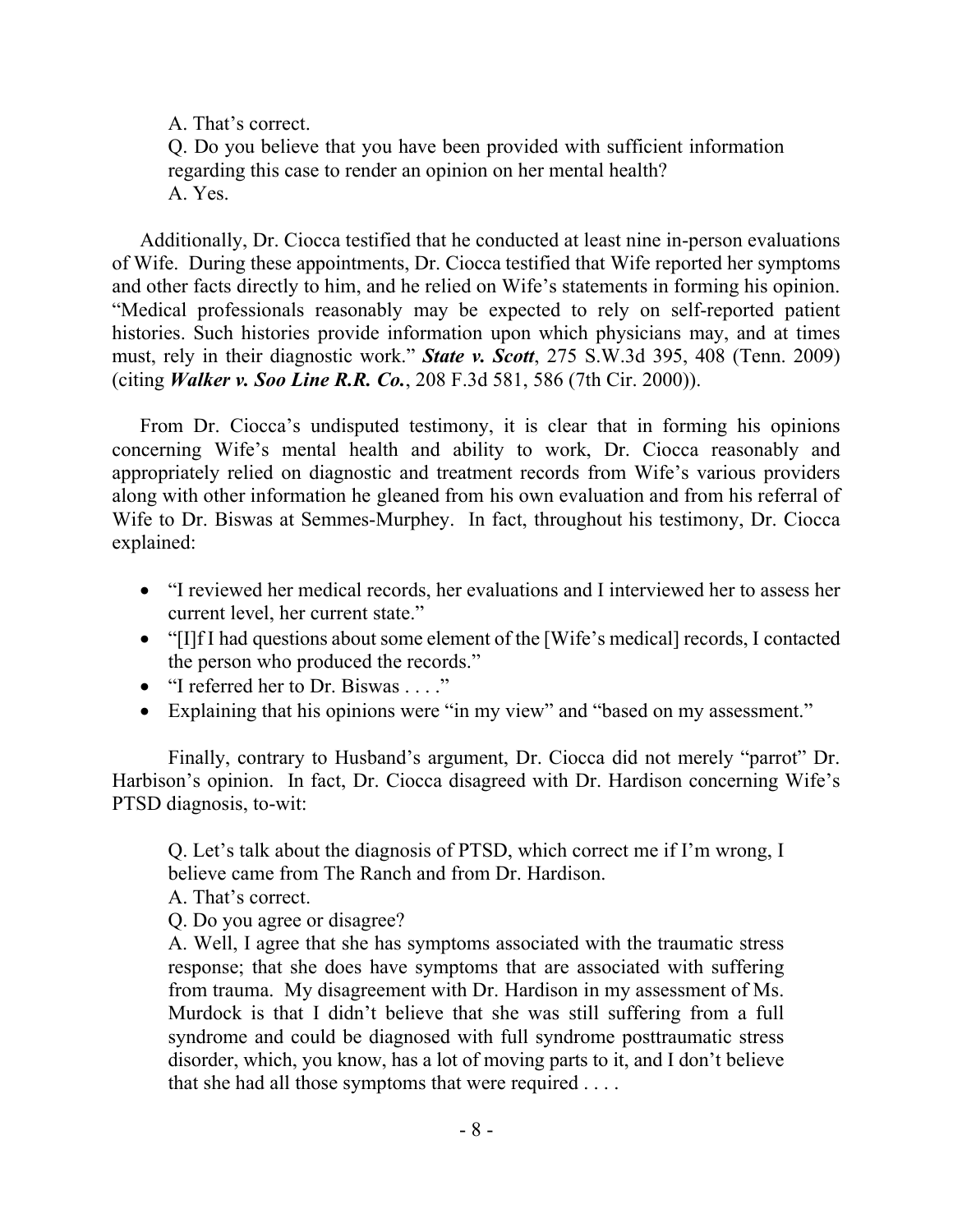However, when Dr. Ciocca agreed with the diagnoses of other healthcare providers, he clearly did so based on his own independent evaluation. If Husband was not satisfied with Dr. Ciocca's testimony, then cross-examination or countervailing expert proof were Husband's options for attacking it, not exclusion of the testimony. The trial court did not commit error in allowing, or relying on, Dr. Ciocca's expert testimony.

#### **2. Missing Witness Rule**

Husband contends that the trial court should have applied the missing witness rule to Dr. Jane Clement, Wife's most recent counselor. The Tennessee Supreme Court recently explained:

Tennessee's law of evidence recognizes the common law rule that a party "may comment upon the failure . . . to call an available and material witness whose testimony would ordinarily be expected to favor" the opposing party. *State v. Francis*, 669 S.W.2d 85, 88 (Tenn. 1984). The missing witness rule may apply when the evidence shows that a witness who was not called to testify knew about material facts, had a relationship with the party "that would naturally incline the witness to favor the party," and the witness was available to the process of the court. *Id*. (quoting *Delk v. State*, 590 S.W.2d 435, 440 (Tenn. 1979)) . . . .

The logic of this common law principle stems from the commonsense inference that "[a] party's intentional efforts to keep evidence from the factfinder" is reasonably "interpreted as an implied admission of weakness in that party's case." Robert H. Stier, Jr., *Revisiting the Missing Witness Inference—Quieting the Loud Voice from the Empty Chair*, 44 Md. L. Rev. 137, 140 (1985). This "inference, which Wigmore calls 'one of the simplest in human experience,'" *id*. (quoting 2 John Wigmore, *Evidence in Trials at Common Law* § 278, at 133 (J. Chadbourne rev. ed. 1979)), is well-grounded in Tennessee law. Yet we have applied it with due caution for the "several dangers inherent" in its operation, such as adding false weight or significance to testimony that a court has not heard. *See Francis*, 669 S.W.2d at 89. Thus, we strictly construe the missing witness rule and its elements. *Id*.

*In re Mattie L.*, 618 S.W.3d 335, 342-43 (Tenn. 2021) (extending the missing witness rule to non-jury cases).

Based on his contention that Dr. Clement's testimony would have favored Wife, Husband argues that Wife's failure to call Dr. Clement at trial should have resulted in the trial court drawing a negative inference—*i.e*., that Dr. Clement's testimony, if introduced, would have been unfavorable to Wife concerning her mental health and ability to work. As stated in Husband's brief: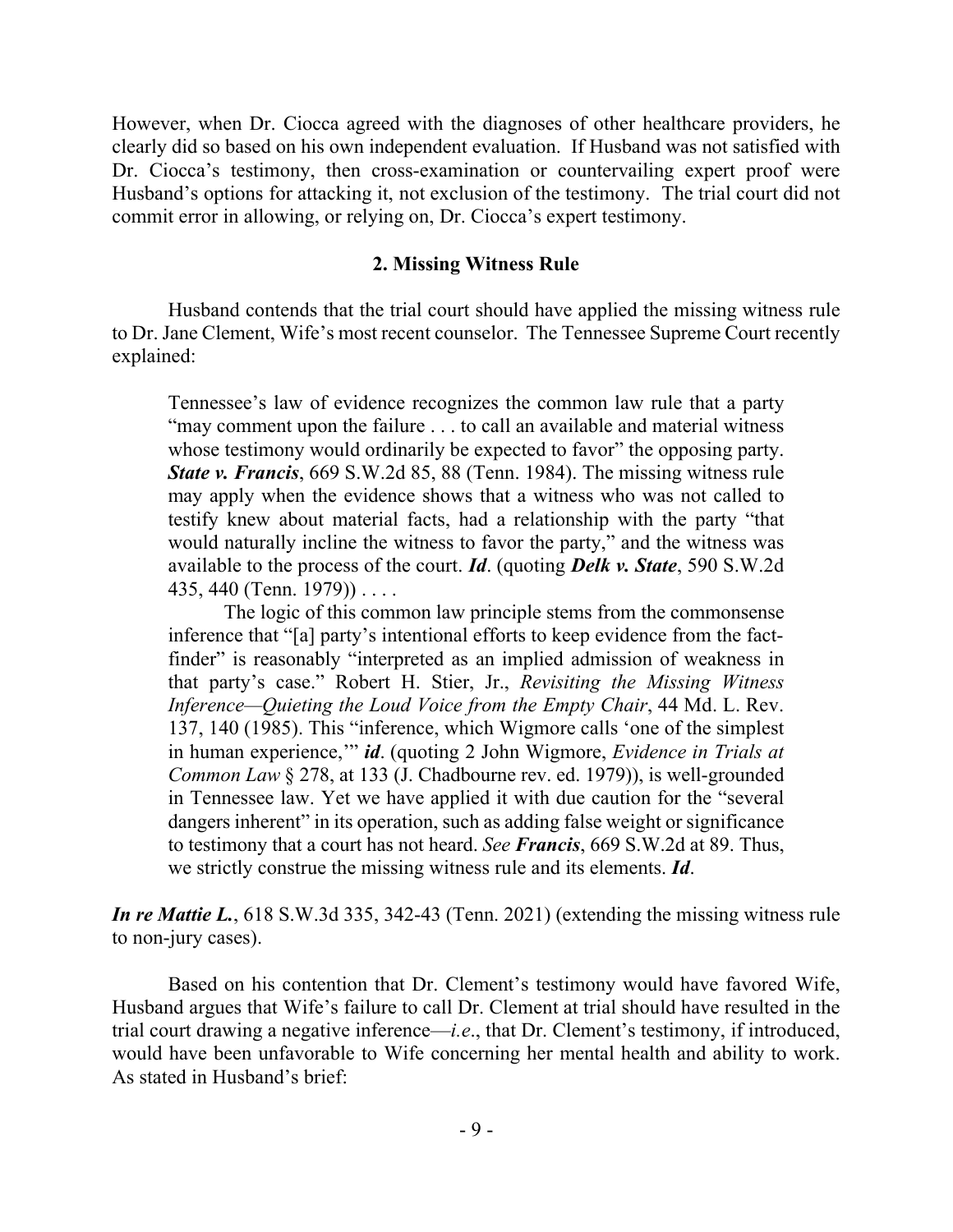In this case, the treating psychologist with the most current diagnosis and prognosis was Dr. Jane Clement. Dr. Clement was available as a witness for Wife but Wife failed to call her to testify. Further her records were not provided as exhibits. Therefore, the presumption must be that Wife's failure to call Dr. Clement would be Wife's intentional effort to keep evidence from the fact finder: to wit Wife's ability to work. Of all the treating psychologists, Dr. Smith, Dr. Luscomb and the therapists at The Ranch, none of them were of the opinion Wife could not work. Therefore, it should be presumed that had Dr. Clement testified, she, too, would have testified to Wife's ability to work.

First, Husband has not established that Dr. Clement's testimony would include any opinion as to Wife's vocational ability. Furthermore, although Dr. Clement would necessarily have knowledge of Wife's mental health as her treating psychologist, Husband has not shown that Dr. Clement's testimony necessarily would have favored Wife. *In re Mattie L.*, 618 S.W.3d at 342.

In arguing for the missing witness rule, the parties' respective attorneys engaged in the following discussion at the hearing:

[Wife's Attorney]: Your Honor, may I respond to the request to take the missing witness rule? . . . Had [Husband's attorney] indicated that he wanted to have her testify, we certainly would have made her available to testify. He filed a motion about trying to get her records, and we indicated that we didn't intend to have her testify, but that he could certainly issue a subpoena to get her records. So I'd ask the Court not to take into consideration that her testimony would have been detrimental. It was also a cost factor. Your Honor. You know, we had a witness. Dr. Ciocca, to be able to testify as to her mental health. The decision was made because of the cost of that as well, and I'd just ask the Court not to take that her testimony would have been in any way detrimental to Ms. Murdock.

[Husband's Attorney]: Your Honor, [Wife's Attorney] is accurate in that I filed a motion for Dr. Clement's records, and I said then . . . the burden is on Ms. Murdock to prove her inability to work. At that motion hearing I was informed and the Court ruled that if Dr. Clement's records—because I said I only want these records if they are going to be used by Dr. Ciocca to support his opinion because you would think, he's giving the opinion, he's the evaluator, he would get the most current records, but I was told and you were told, he hadn't spoken to her; he's not going to use her records. That's what I wanted. I cannot subpoena Dr. Clement. I cannot make her come to court. I cannot force her to come to court. She will not testify for me. She is exempt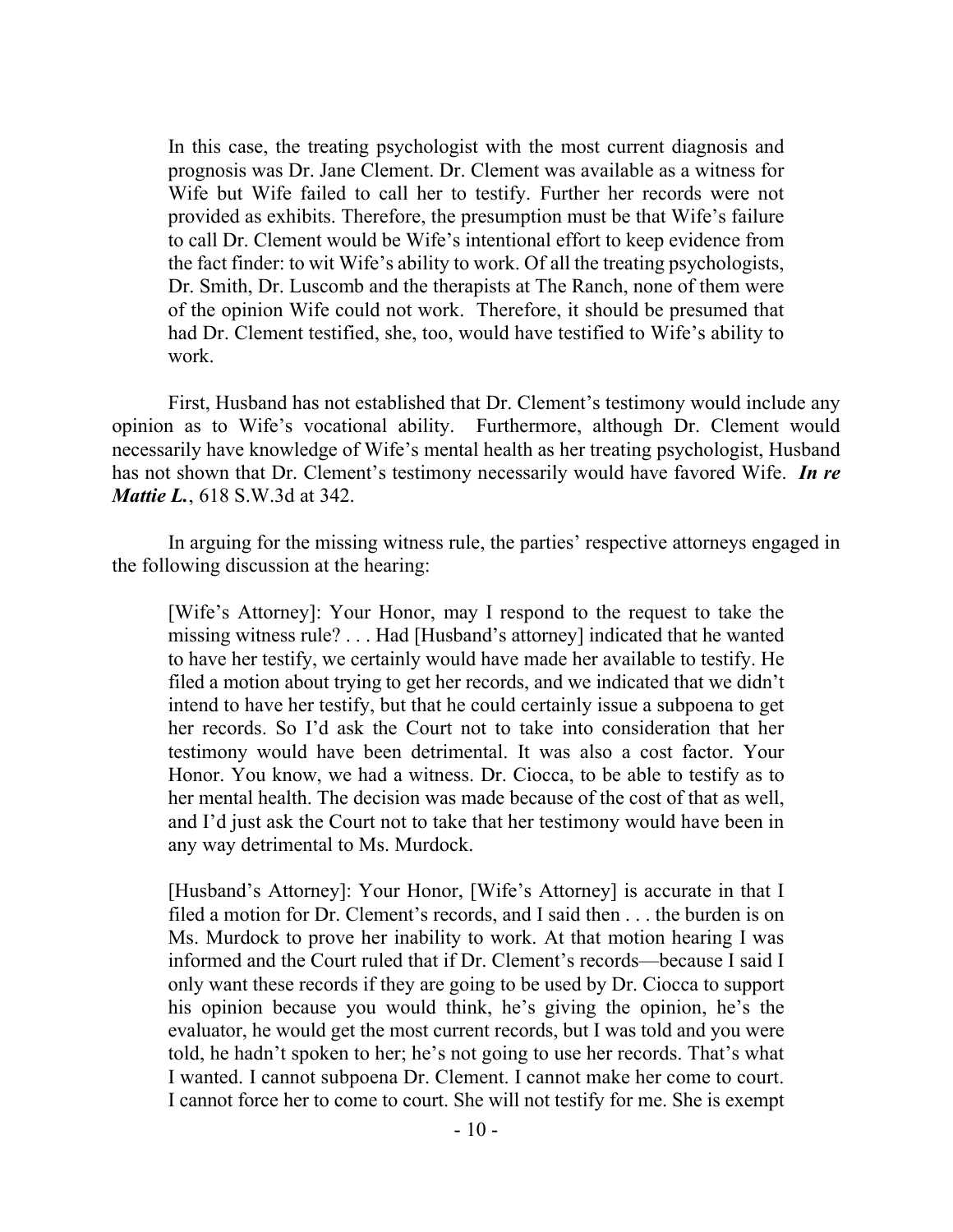from subpoena. I can't bring her. And one of the requirements for the missing witness rule is the witness has to be under the solitary purview of one of the litigants, not the other, and since the only person who could get Dr. Clement here is Ms. Murdock, the missing witness rule applies.

Respectfully, Husband's attorney's statements are inaccurate under the facts of this case. Tennessee Code Annotated section 24-1-207 provides, in relevant part:

(a) Communications between a patient and a licensed physician when practicing as a psychiatrist in the course of and in connection with a therapeutic counseling relationship regardless of whether the therapy is individual, joint, or group, are privileged in proceedings before judicial and quasi-judicial tribunals. Neither the psychiatrist nor any member of the staff may testify or be compelled to testify as to such communications or otherwise reveal them in such proceedings without consent of the patient **except:**

### **(1) In proceedings in which the patient raises the issue of the patient's mental or emotional condition** . . . .

Tenn. Code Ann. § 24-1-207 (a)(1) (emphasis added). Here, there can be no dispute that Wife's "mental [and] emotional condition" are at the heart of Wife's allegation that she is entitled to spousal support because these conditions preclude gainful employment. Accordingly, Husband could have relied on the foregoing statute to compel Dr. Clement's testimony even in the absence of Wife's consent. Having failed to avail himself of the statutory exception, Husband cannot be heard to complain on appeal. Tenn. R. App. 36(a) ("Nothing in this rule shall be construed as requiring relief be granted to a party . . . who failed to take whatever action was reasonably available to prevent or nullify the harmful effect of an error.").

# **B. Division of marital property**

The Tennessee Supreme Court has articulated the appellate standard of review for a trial court's division of a marital estate as follows:

This Court gives great weight to the decisions of the trial court in dividing marital assets and "we are disinclined to disturb the trial court's decision unless the distribution lacks proper evidentiary support or results in some error of law or misapplication of statutory requirements and procedures." *Herrera v. Herrera*, 944 S.W.2d 379, 389 (Tenn. Ct. App. 1996). As such, when dealing with the trial court's findings of fact, we review the record de novo with a presumption of correctness, and we must honor those findings unless there is evidence which preponderates to the contrary. Tenn. R. App. P. 13(d); *Union Carbide Corp. v. Huddleston*, 854 S.W.2d 87, 91 (Tenn.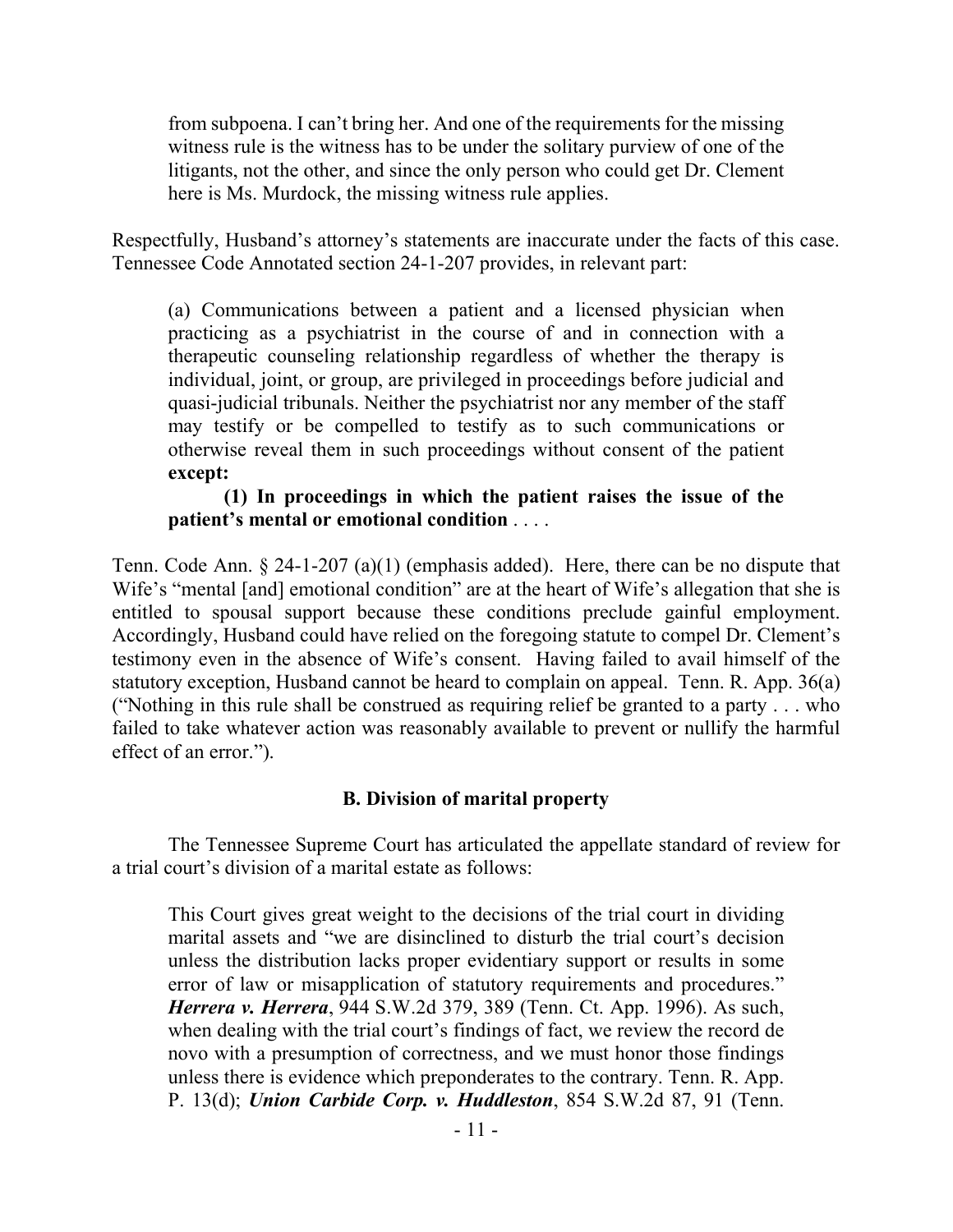1993). . . . The trial court's conclusions of law, however, are accorded no presumption of correctness. *Langschmidt v. Langschmidt*, 81 S.W.3d 741, 744-45 (Tenn. 2002).

*Keyt v. Keyt*, 244 S.W.3d 321, 327 (Tenn. 2007). In the more recent case of *Larsen-Ball v. Ball*, 301 S.W.3d 228 (Tenn. 2010), the Tennessee Supreme Court reasserted the deferential standard of review articulated in *Keyt*, to-wit:

After classifying the divorcing parties' assets as either separate or marital, the trial court must divide the marital estate equitably by weighing the relevant factors enumerated in Tennessee Code Annotated section 36-4- 121(c). We give great weight to the trial court's division of marital property and "'are disinclined to disturb the trial court's decision unless the distribution lacks proper evidentiary support or results in some error of law or misapplication of statutory requirements and procedures.'" [*Keyt*, 244 S.W.3d at 327] (quoting [*Herrera*, 944 S.W.2d at 389]).

Tennessee Code Annotated section 36-4-121(c) provides that in making an equitable division of marital property, the trial court shall consider all relevant factors, including, but not limited to:

(1) The duration of the marriage;

(2) The age, physical and mental health, vocational skills, employability, earning capacity, estate, financial liabilities and financial needs of each of the parties;

(3) The tangible or intangible contribution by one (1) party to the education, training or increased earning power of the other party;

(4) The relative ability of each party for future acquisitions of capital assets and income;

(5)(A) The contribution of each party to the acquisition, preservation, appreciation, depreciation or dissipation of the marital or separate property, including the contribution of a party to the marriage as homemaker, wage earner or parent, with the contribution of a party as homemaker or wage earner to be given the same weight if each party has fulfilled its role;

\*\*\*

(6) The value of the separate property of each party;

\*\*\*

(8) The economic circumstances of each party at the time the division of property is to become effective;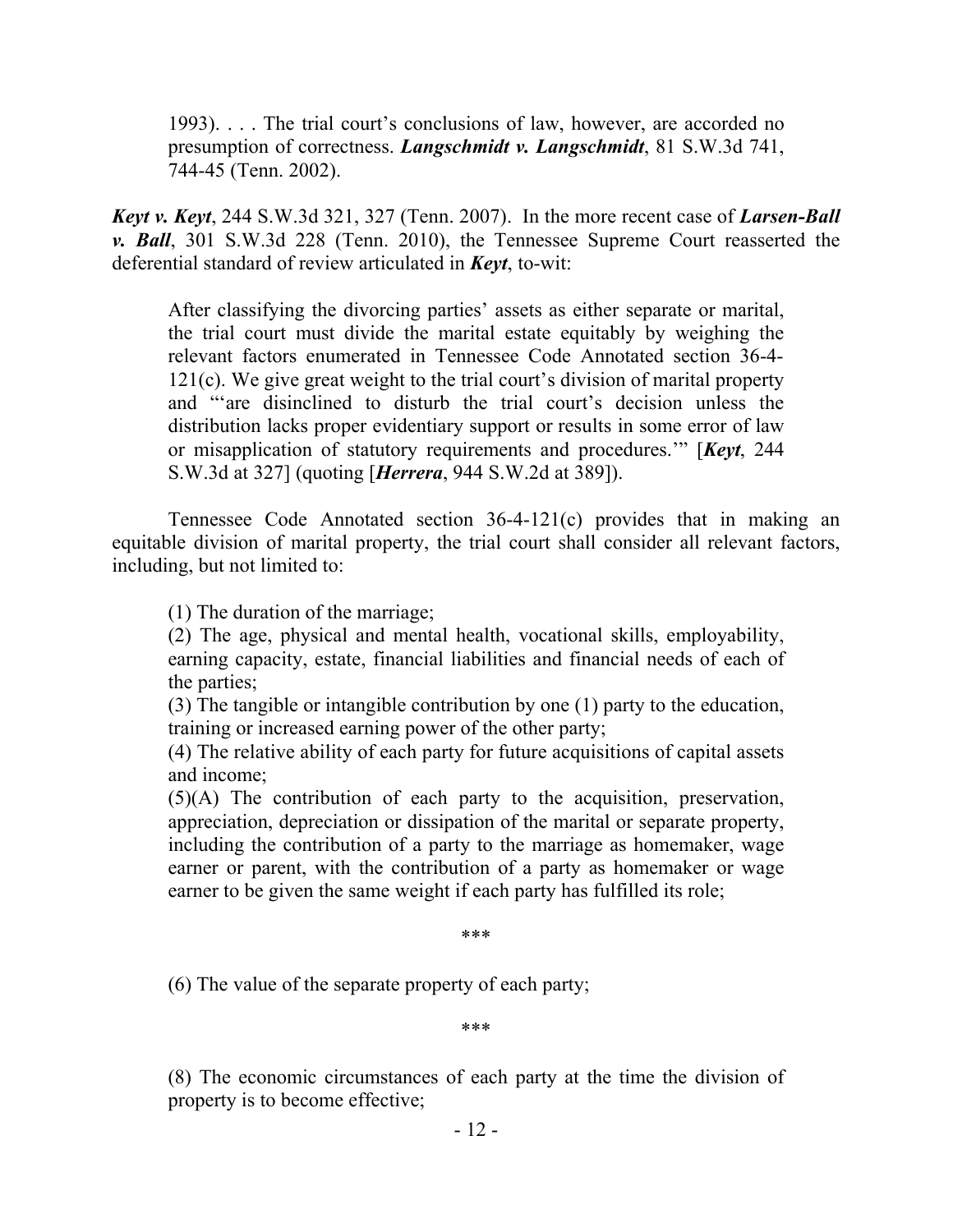(9) The tax consequences to each party, costs associated with the reasonably foreseeable sale of the asset, and other reasonably foreseeable expenses associated with the asset;

\*\*\*

 $(11)$  The amount of social security benefits available to each spouse...

Tenn. Code Ann. § 36-4-121(c).

Because trial courts have broad discretion in dividing the marital estate, the division of marital property is not a mechanical process. As this Court has explained:

The approach to dividing a marital estate should not be mechanical, but rather should entail carefully weighing the relevant factors in Tenn. Code Ann. § 36-4-121(c) in light of the evidence that the parties have presented. *Flannary v. Flannary*, 121 S.W.3d [647,] 650-51 [(Tenn. 2003)]; *Tate v. Tate*, 138 S.W.3d 872, 875 (Tenn. Ct. App. 2003); *Kinard v. Kinard*, 986 S.W.2d [220], 230 [(Tenn. Ct. App. 1998)]. Trial courts have broad discretion in fashioning an equitable division of marital property, *Jolly v. Jolly*, 130 S.W.3d 783, 785 (Tenn. 2004); *Fisher v. Fisher*, 648 S.W.2d 244, 246 (Tenn. 1983), and appellate courts must accord great weight to a trial court's division of marital property. *Wilson v. Moore*, 929 S.W.2d 367, 372 (Tenn. Ct. App. 1996); *Batson v. Batson*, 769 S.W.2d 849, 859 [(Tenn. Ct. App. 1988)]. Accordingly, it is not our role to tweak the manner in which a trial court has divided the marital property. *Morton v. Morton*, 182 S.W.3d [821], 834 [(Tenn. Ct. App. 2005)]. Rather, our role is to determine whether the trial court applied the correct legal standards, whether the manner in which the trial court weighed the factors in Tenn. Code Ann.  $\S 36-4-121(c)$  is consistent with logic and reason, and whether the trial court's division of the marital property is equitable. [*Jolly*,] 130 S.W.3d at 785-86; *Gratton v. Gratton*, No. M2004-01964-COA-R3-CV, 2006 WL 794883, at \*7 (Tenn. Ct. App. Mar. 28, 2006) (No Tenn. R. App. P. 11 application filed); [*Kinard*,] 986 S.W.2d at 231.

*Owens v. Owens*, 241 S.W.3d 478, 490 (Tenn. Ct. App. 2007).

The trial court awarded "Wife 60% of the overall marital estate" and awarded "Husband 40%" of the marital estate. Specifically, Wife received: (1) 80% of the net proceeds from the sale of the marital residence (anticipated to be \$75,296); (2) checking account in the amount of \$2,382; (3) checking account in the amount of \$1,380; (4) \$3,196 in funds held in Wife's attorney's escrow account; (5) Murdock Law Firm and all personalty owned by the firm; (6) one-half of FedEx stock options granted on 6/9/15 and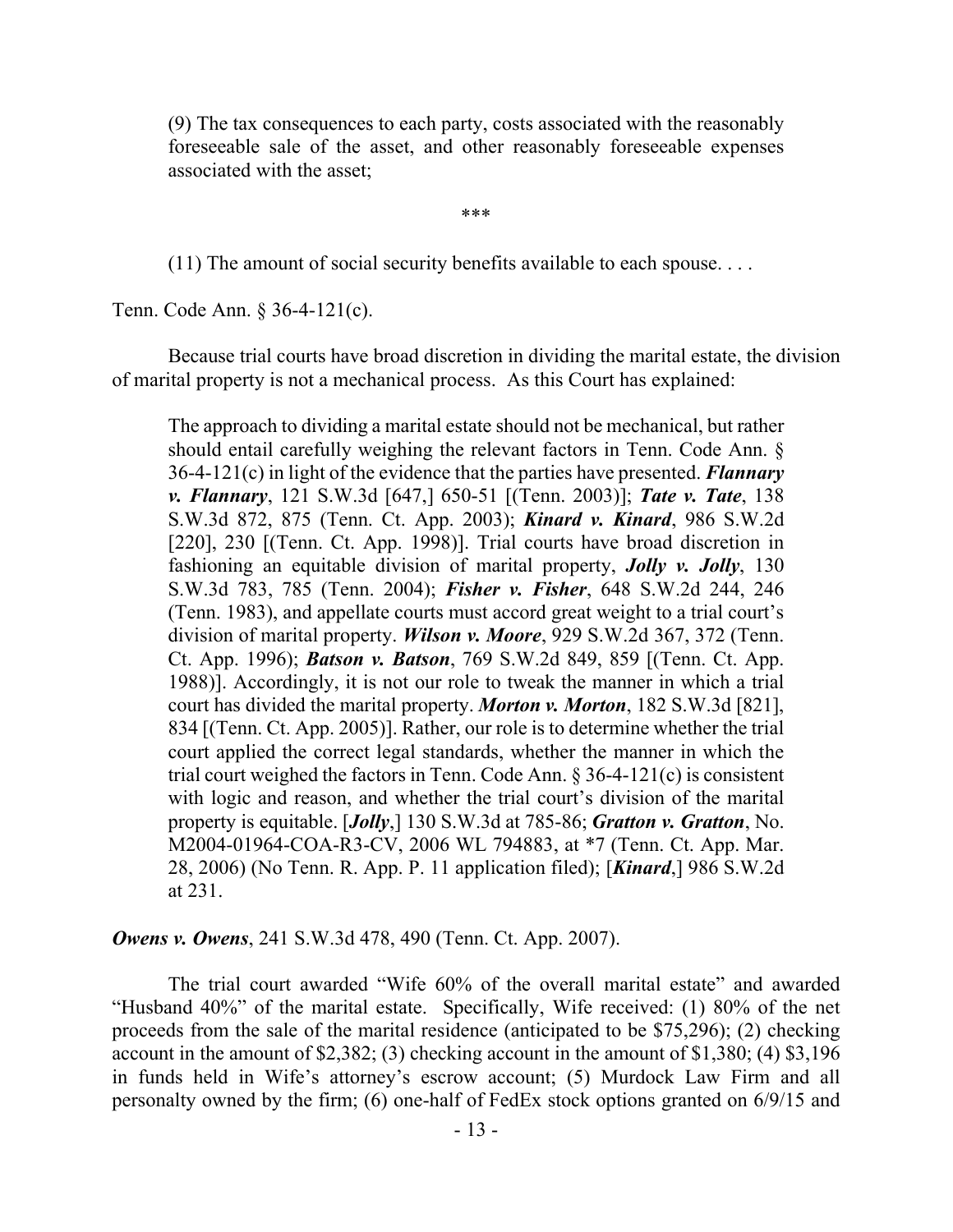6/6/16; (7) 2005 Ford Expedition; (8) Wells Fargo IRA; (9) \$100,575 (approximately 62%) of Husband's FedEx Portable Pension; (10) 50% of Husband's FedEx Traditional pension benefits; and (11) Wife's Boeing pension. Wife was charged with marital debt in the total amount of \$98,576. Husband received the following marital property: (1) 20% of the net proceeds from the sale of the marital residence plus funds spent to prepare the house for sale; (2) savings account in the amount of \$45,004; (3) savings account in the amount of \$513; (4) checking account in the amount of \$5,733; (5) two additional savings account in the amount of  $$126$ ; (6) one-half of FedEx stock options granted on  $6/9/15$  and  $6/6/16$ ; (7) restricted FedEx stock in the amount \$25,063; (8) 2011 Ford Taurus; (9) two Ford Fusion vehicles driven by the parties' children; (10) Husband's Boeing pension; (11) Wells Fargo IRA; (12) \$100,575 (approximately 62%) of Husband's FedEx Portable Pension; (13) 50% of Husband's FedEx Traditional pension benefits; and (14) 100% of Husband's FedEx Vanguard Retirement Savings Plan. Husband was charged with marital debt in the total amount of \$47,323.

In dividing the marital estate and debts, the trial court made the following findings based on its consideration of the foregoing statutory factors:

4. Tenn. Code Ann. § 36-4-121(c)(1): *The duration of the marriage*: This is a long-term marriage of twenty-three (23) years.

5. Tenn. Code Ann. § 36-4-121(c)(2): *The age, physical and mental health, vocational skills, employability, earning capacity, estate, financial liabilities and financial needs of each of the parties*: Husband is 55 and Wife is 60 years of age. Husband is in good physical health, and Wife is impaired by mental health problems including Attention Deficit/Hyperactivity Disorder; Major Depression, recurrent and ongoing (and severe); and symptoms of Post-traumatic stress disorder. Due to her mental health problems, Wife is presently not able to practice law full-time. Wife is imputed an income of \$1,000 per month. In 2016, Husband earned \$276,035 as managing director with FedEx, including his bonuses and stock options. In 2017, Husband earned \$276,401, including his bonuses and stock options. Husband has unsecured debt in the amount of \$37,336. Wife has unsecured debt in the amount of \$98,576. In his Rule 14 affidavit, Husband projects monthly expenses in the amount of \$13,340, excluding \$6,000 in monthly legal fees. In her Rule 14 affidavit, Wife's monthly expenses are anticipated to be \$7,051 after this divorce.

6. Tenn. Code Ann. § 36-4-121(c)(3): *The tangible or intangible contribution by one (1) party to the education, training or increased earning power of the other party:* Until the children became teenagers, Wife was their primary caretaker. When Husband was offered a management position at FedEx, Wife gave her up job with Lexmark and her and the children returned to Memphis. Husband's career with FedEx has thereafter flourished.

7. Tenn. Code Ann. § 36-4-121(c)(4): *The relative ability of each party for*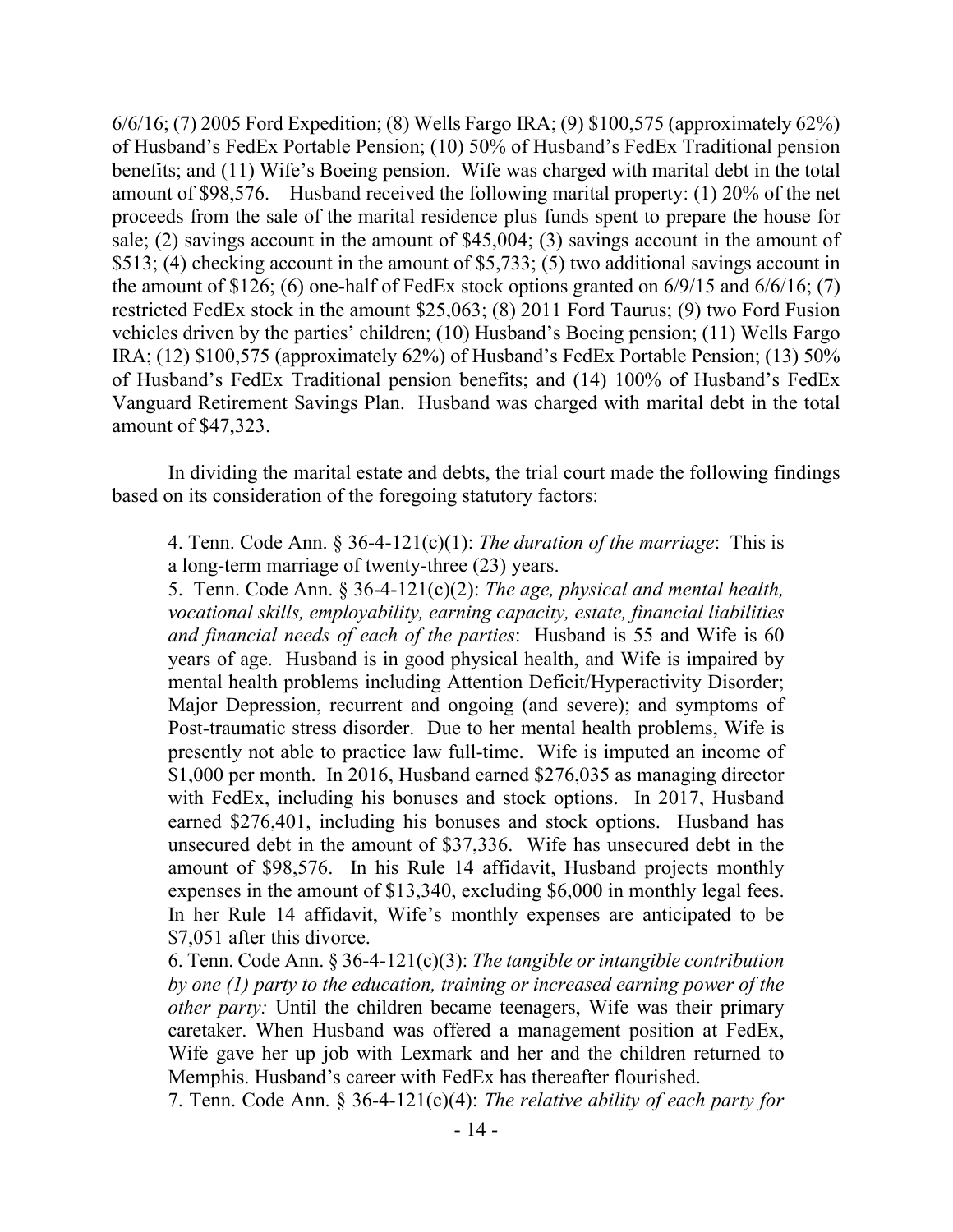*future acquisitions of capital assets and income*: Husband has the ability to acquire significant future assets and income at a high rate. Whereas Wife has a diminished ability to earn any income due to her current mental status.

8. Tenn. Code Ann. § 36-4-121 (c)(5)(A): *The contribution of each party to the acquisition, preservation, appreciation, depreciation or dissipation of the marital or separate property, including the contribution of a party to the marriage as homemaker, wage earner or parent, with the contribution of a party as homemaker or wage earner to be given the same weight if each party has fulfilled its role; and (B) For purposes of subdivision (c)(5), dissipation of assets means wasteful expenditures which reduce the marital property available for equitable distributions and which are made for a purpose contrary to the marriage either before or after a complaint for divorce or legal separation has been filed*: Until 2006, when Wife opened her own law firm, Wife was the primary caretaker for the children. Husband frequently travelled for business and Wife took care of the home and children. Wife opened her own law firm in 2006, and it has not been a successful business. The income, bonuses and stock options acquired by Husband were used to pay for family expenses, including the college related expenses of the parties' children. Wife's objection to the payment of college expenses is inconsistent with her premium on the children's education. Wife's objection was made known during the pendency of the divorce proceeding after the obligations to fund college expenses were incurred by Husband. Under these circumstances, Husband has not used the funds for a purpose that is contrary to the marriage and the expenditures are not wasteful. The Court concludes there is no dissipation of marital assets on the part of Husband.

9. Tenn. Code Ann. § 36-4-121(c)(6): *The value of the separate property of each party*: Husband has a savings account with \$45,000. Wife has an expectancy interest of approximately \$20,000 when her deceased Mother's home sells. The parties stipulated that each would receive their respective Boeing pension.

\*\*\*

11. Tenn. Code Ann. § 36-4-121(c)(8): *The economic circumstances of each party at the time the division of property is to become effective*: Husband has demonstrated earnings of approximately \$276,000/year in 2016 and 2017, whereas Wife only has the present ability to earn \$12,000/year. Wife will have more unsecured debt to service than Husband.

12. Tenn. Code Ann. § 36-4-121(c)(9): *The tax consequences to each party, costs associated with the reasonably foreseeable sale of the asset, and other reasonably foreseeable expenses associated with the asset*: The parties have equally divided their tax liability for 2017 and it has been paid in full. There are no other tax consequences that weigh in favor of either party under this factor.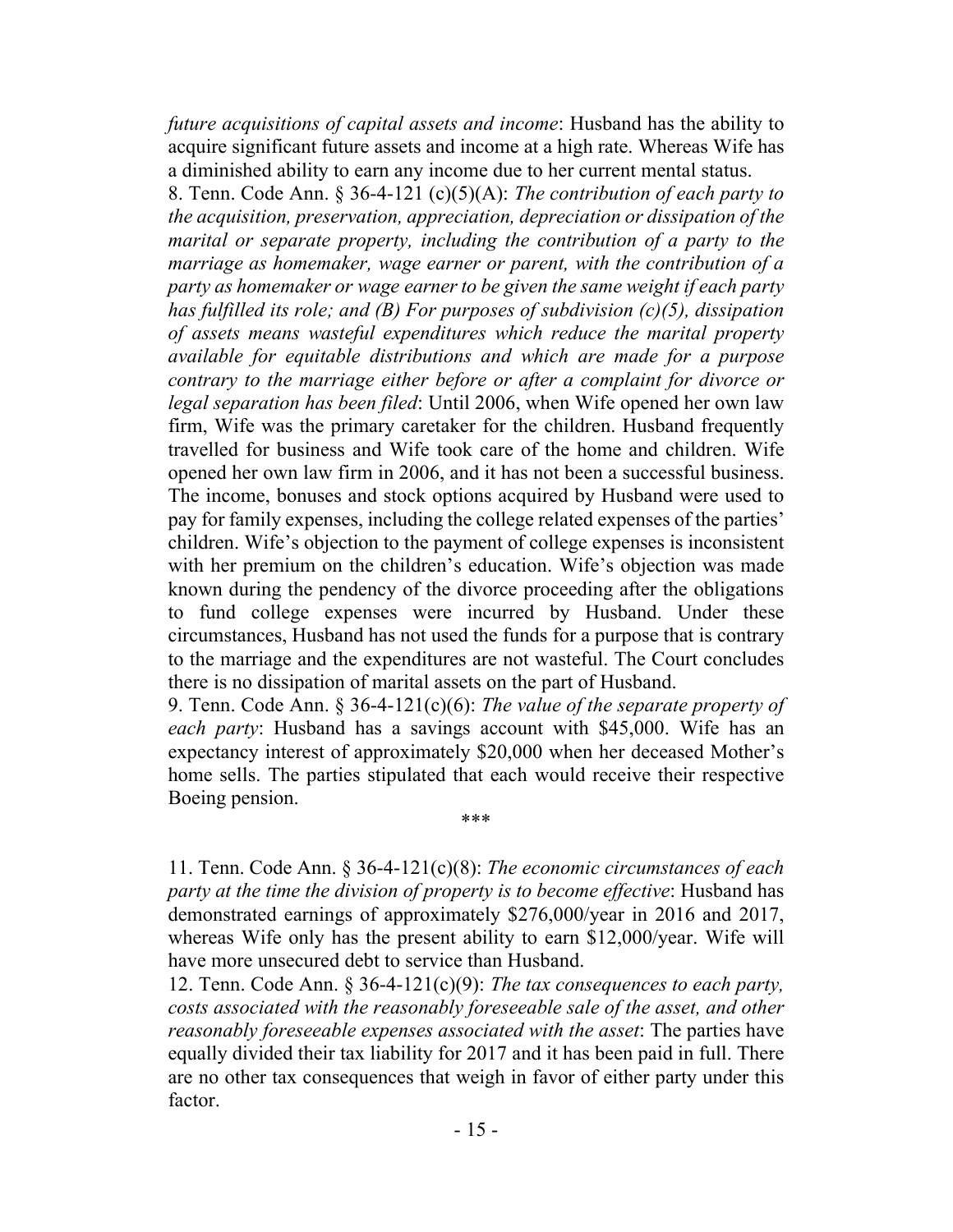14. Tenn. Code Ann. § 36-4-121(c)(11): *The amount of social security benefits available to each spouse*: Wife's social security draw at age 70 is \$2,710/month. At full retirement age (66 years, 8 months), it is \$2,137/month. At age 62, it is \$1,523/month. Husband did not present proof as to his social security benefit amount.

In his appellate brief, Husband summarizes his position on the trial court's division of marital property as follows: "Based upon the facts and the size of this marital estate, Husband alleges the division as ordered by the Trial Court is not equitable. Husband alleges the division of the net marital estate should be equal." It is well established that '[a]n equitable division of marital property is not necessarily an equal division, and § 36-4- 121(a)(1) only requires an equitable division." *McHugh v. McHugh*, No. E2009-01391- COA-R3-CV, 2010 WL 1526140, at \*3 (Tenn. Ct. App. Apr. 16, 2010) (citations omitted). Nonetheless, in his brief, Husband makes the following argument in support of his contention that the trial court's division of the marital estate was inequitable:

[T]he Trial Court ordered Husband to pay \$65,000 toward Wife's attorney fees. According to Wife's Affidavit of Assets and Liabilities (which proposed the 60/40 division) Wife received net assets of \$279,414 and Husband received net assets of \$186,199. However, when you then reduce Husband's award by \$65,000 in Wife's attorney fees, Husband's net drops to  $$121,199$  ( $$186,199 - $65,000 = $121,199$ ) and his net percentage of division drops to 30%. (Wife's net =  $$279,414 + Hushand$ 's net =  $$121,199$ equals net marital estate of \$400,613. \$121,199 is 30% of \$400,613).

(citations to record omitted). Ostensibly, Husband argues that the trial court first should have made its award of alimony *in solido* and then should have divided the marital estate equitably, taking into consideration its award of alimony *in solido*. The statutory scheme, however, does not support Husband's argument. In the first instance, the statutory factors set out in Tennessee Code Annotated section 36-4-121(c) for the division of marital property do not include a factor concerning the award of alimony. However, Tennessee Code Annotated section 36-5-121(i), which contains the factors to be considered in an award of alimony, does direct the court to consider "[t]he provisions made with regard to the marital property." Tenn. Code Ann.  $\S 36-5-121(i)(8)$ . It is well settled that "statutes" should not be interpreted in isolation. The overall statutory framework must be considered, and '[s]tatutes that relate to the same subject matter or have a common purpose must be read *in pari materia* so as to give the intended effect to both.'" *Coffee Cnty. Bd. of Educ. v. City of Tullahoma*, 574 S.W.3d 832, 846 (Tenn. 2019) (quoting *In re Kaliyah S.*, 455 S.W.3d 533, 552 (Tenn. 2015)). Applying the doctrine of *in pari materia* to sections 36- 5-121(i) and 36-4-121(c), it is clear that the legislature did not intend the award of spousal support to be a consideration in the equitable division of the marital estate; however, it did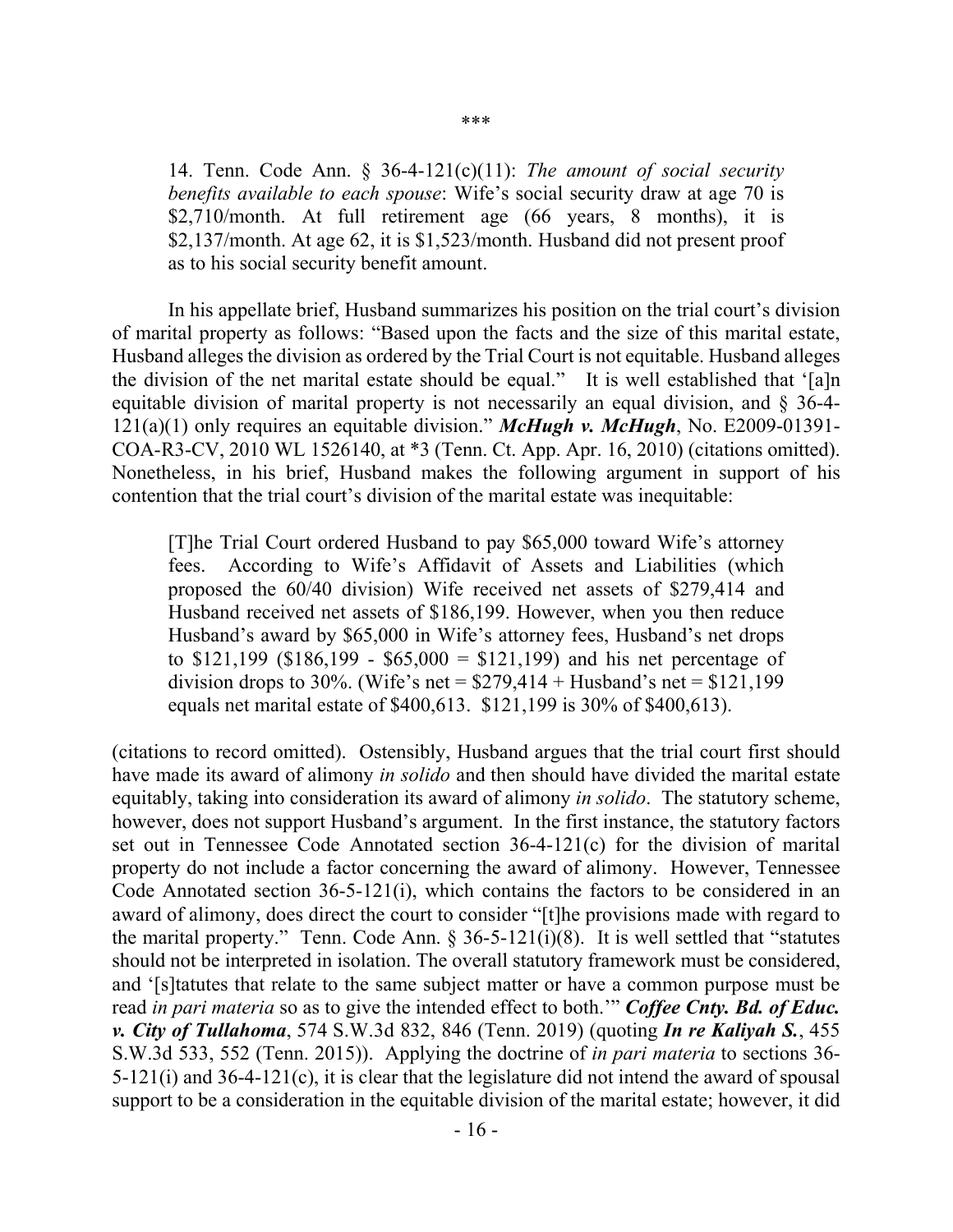intend the division of marital property to be considered in awarding alimony. Because the division of marital property is a consideration in the award of spousal support, the trial court was correct to first divide the marital estate before considering the award of alimony.

Aside from statutory interpretation, this Court previously rejected an argument similar to that made by Husband in this case. In *Stratienko v. Stratienko*, 529 S.W.3d 389 (Tenn. Ct. App. 2017), as in the instant case, husband argued that "an award of alimony *in solido* is typically utilized to equalize a marital property distribution and is therefore inappropriate in [] case[s], where the property distribution was already equal." *Id.* at 406. Although a trial court may award alimony *in solido* to adjust the distribution of marital property, *Burlew v. Burlew*, 40 S.W.3d 465, 471 (Tenn. 2001), this is not the sole purpose of such an award. Tennessee Code Annotated section 36-5-121(d) states that alimony *in solido* "may be awarded in lieu of or in addition to any other alimony award, **in order to provide support**, including attorney fees, where appropriate." Tenn. Code Ann. § 36-5- 121(d)(5) (emphasis added). Tennessee Code Annotated section 36-5-121(h) further provides that, "[t]he purpose of this form of alimony [i.e., alimony *in solido*] is to provide financial support to a spouse." Tenn. Code Ann.  $\S$  36-5-121(h)(1)). As we explained in *Stratienko*,

[b]ecause the statute makes no mention of utilizing alimony *in solido* solely to equalize a property distribution, alimony *in solido* is recognized as a form of long-term support that may be used to adjust a marital property distribution or to provide financial support to a spouse.

*Stratienko*, 529 S.W.3d at 406. In *Stratienko*, the trial court made an equal distribution of marital property before awarding Wife alimony *in futuro* in the amount of \$5,000 per month plus alimony *in solido* in the amount of \$4,500 per month for ten years *Id*. at 407. In affirming the trial court's award, this Court noted that, "[t]he alimony *in solido* award was not made to equalize the marital property distribution because such purpose had already been accomplished. Rather, the trial court reasoned that such award was necessary to prevent Husband from voluntarily reducing his income in order to thwart Wife's ability to collect spousal support." *Id.*; *see also Burlew*, 40 S.W.3d at 472 (affirming the trial court's award of alimony *in solido* of \$220,000 to wife even though she was awarded 60.7% of the marital estate); *Langley v. Langley*, No. M2002-02278-COA-R3-CV, 2003 WL 22989026, at \*3 (Tenn. Ct. App. Dec. 19, 2003) (holding that an award of alimony *in solido* in the amount of \$360,000 would be affirmed despite the trial court's award of 57% of the marital estate, or 1.3 million dollars, to the wife); *Coke v. Coke*, No. 02A01-9210- CV-00279, 1993 WL 477016, at \*4 (Tenn. Ct. App. Nov. 15, 1993) (holding that an award of alimony *in solido* was appropriate, despite the near-equal division of marital property, because an award of periodic alimony would result in the wife "constantly hav[ing] to battle Husband for those payments.").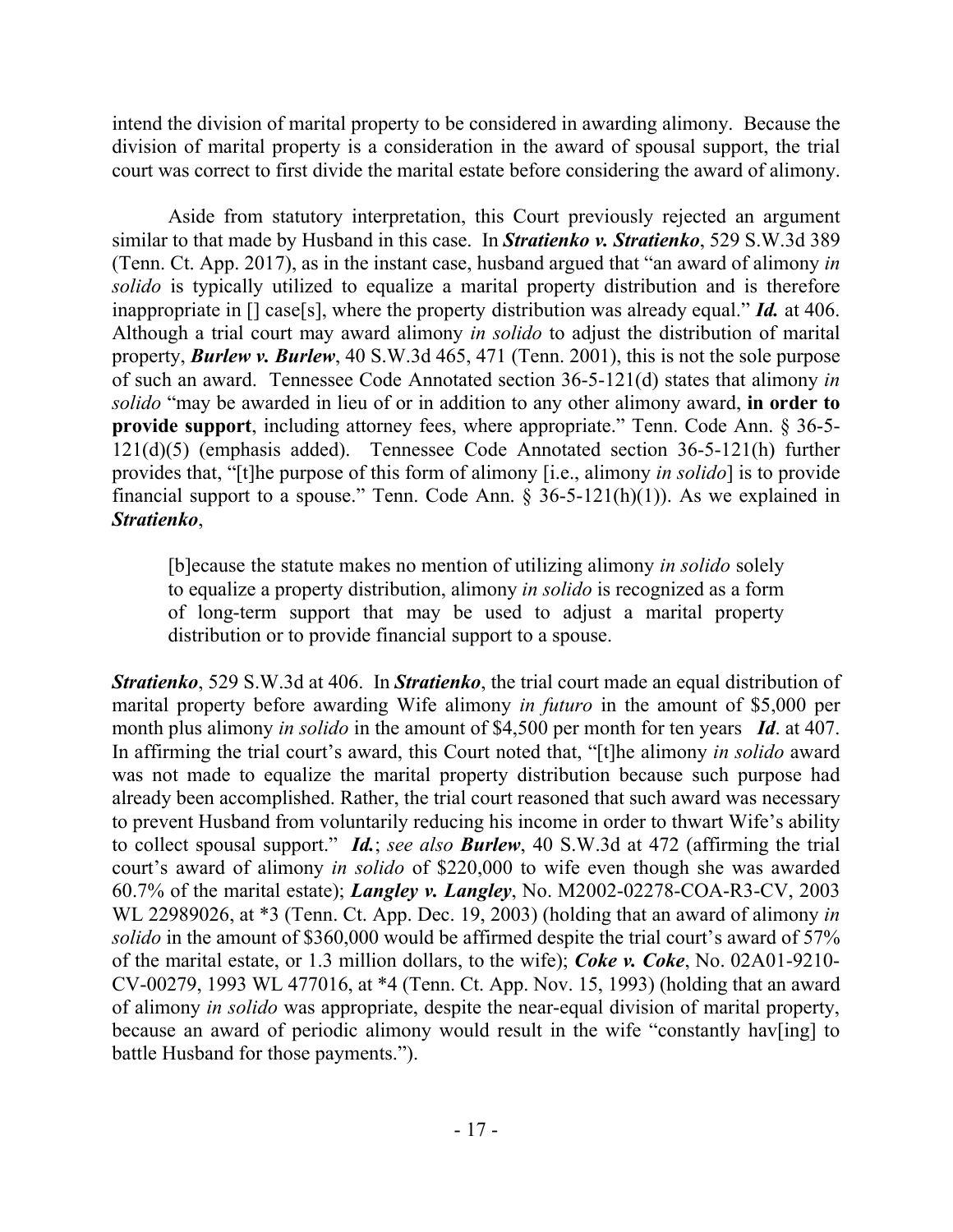Turning to Wife's argument concerning the division of marital property, she contends that the trial court erred in granting Husband's motion to quash an October 2018 subpoena from Wife seeking to ascertain the amount of Husband's bonuses and stock options received in 2018. Wife asserts that Husband's 2018 stock options and bonuses are marital property, which the trial court should have divided in making an equitable distribution of the marital estate. Wife further contends that the 2018 bonuses and stock options should have been considered in the trial court's calculation of Husband's income for purposes of division of the marital estate.

Concerning Wife's allegation that Husband's 2018 bonuses and stock options were marital property subject to equitable division, we disagree. Tennessee Code Annotated section 36-4-121 defines "marital property," in relevant part as

all real and personal property, both tangible and intangible, acquired by either or both spouses during the course of the marriage **up to the date of the final divorce hearing** and owned by either or both spouses as of the date of filing of a complaint for divorce. . . and including any property to which a right was acquired **up to the date of the final divorce hearing, and valued as of a date as near as reasonably possible to the final divorce hearing date** . . . .

Tenn. Code Ann. § 36-4-121(b)(1)(A) (emphases added). Here, the final divorce hearing occurred on March 19, 20, 21, 22, and 27 of 2018. As such, any bonuses or stock options Husband received from FedEx after March 2018 were not part of the marital estate under the foregoing definition. Accordingly, the trial court did not abuse its discretion is granting Husband's motion to quash, and in omitting Husband's 2018 bonuses and stock options from the marital estate.

Wife next argues that the trial court erred in its division of the marital estate by charging her with the mortgage and insurance payments on the marital residence. Specifically, she states that, "[e]ven if the Court uses the income considered by the trial court (approximately \$276,000 for the years 2016 and 2017), Husband would still be able to pay both the alimony award and housing expenses." In its December 7, 2018 order on Husband's motion to alter or amend the final decree of divorce, the trial court ordered that "[b]eginning January 1, 2019, Wife shall be responsible for the payment of the monthly mortgage note on the marital residence and the homeowner's insurance. The parties shall equally divide and pay the property taxes." The trial court's ruling was based, *inter alia*, on the fact that Wife elected to move into the marital residence. On appeal, Wife specifically argues that, "[i]ncluding expenses for the marital residence and \$6,500 in alimony, Husband is left with a surplus of \$3,488 [per month]." Accordingly, Wife maintains that "the trial court erred by requiring Wife to pay the marital-residence expenses without increasing alimony." Allowing *arguendo* that Husband's income would allow him the ability to pay both the alimony award and the expenses of the marital residence,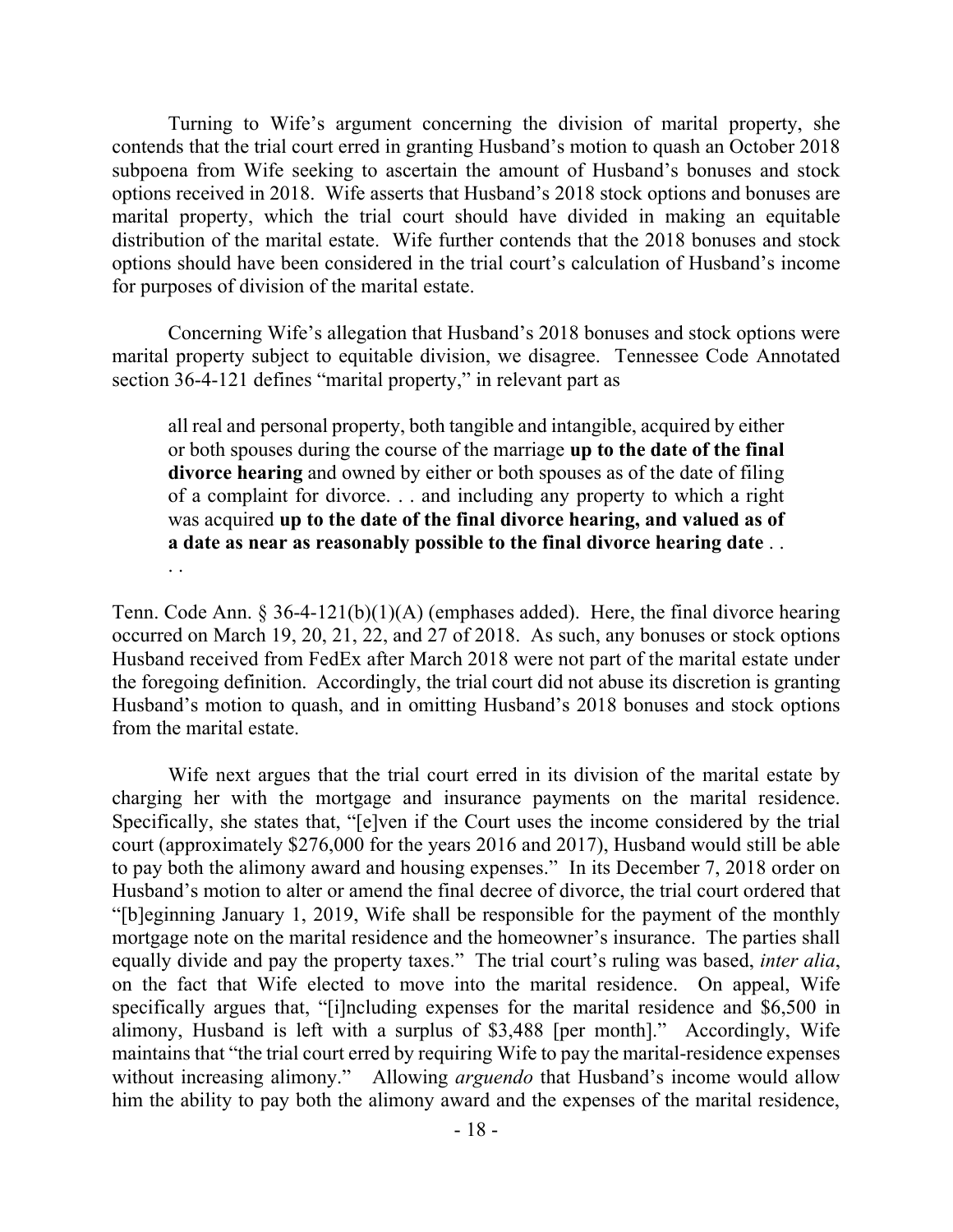such fact does not, *ipso facto*, suggest that an order requiring him to do so would be equitable in this case. From the record, the parties agreed that the marital residence would be sold, and Wife's decision to move back into the residence was made, in part, to facilitate the sale of the property. In dividing the marital property, the trial court awarded Wife "80% of the net proceeds from the sale of the marital residence (anticipated to be \$75,296)" and charged her with the mortgage debt and insurance payments on this asset. The Tennessee Supreme Court has outlined four factors to be considered in making an equitable division of marital debt: (1) the debt's purpose; (2) which party incurred the debt; (3) which party benefitted from incurring the debt; and (4) which party is best able to repay the debt. *Alford v. Alford*, 120 S.W.3d 810, 813 (citing *Mondelli v. Howard*, 780 S.W.2d 769 (Tenn. Ct. App. 1989)). Here, factors one and three support the trial court's decision to charge Wife with the marital residence expenses. Had the trial court ordered Husband to pay the expenses of the marital residence until such time as the residence sold, Husband would be contributing additional equity into an asset, the majority of which would ultimately inure to Wife's benefit (as she would receive 80% of the sales price). Furthermore, requiring Husband to pay the expenses of the marital residence could give Wife reason to delay the sale of same so as to accrue additional equity in the asset from Husband's additional mortgage payments. This would not be equitable. In view of the *Alford* factors and in consideration of the competing equities, we conclude that the trial court did not abuse its discretion in charging Wife with the payment of the mortgage and insurance on the marital residence. In its order on Wife's motion to alter or amend, the trial court granted Wife autonomy in selling the marital residence. Specifically, the trial court held that she "shall choose a listing agent and be responsible for the sale of the home." Wife need only achieve her goal of selling the property to relieve herself of the mortgage and insurance obligation.

#### **C. Alimony**

Trial courts have "broad discretion to determine whether spousal support is needed and, if so, the nature, amount, and duration of the award." *Gonsewski v. Gonsewski*, 350 S.W.3d 99, 105 (Tenn. 2011); *Burlew*, 40 S.W.3d at 470; *Crabtree v. Crabtree*, 16 S.W.3d 356, 360 (Tenn. 2000). Absent an abuse of discretion, the appellate court is generally disinclined to second-guess the trial judge's decision on spousal support. *Gonsewski*, 350 S.W.3d at 105 (citing *Kinard*, 986 S.W.2d at 234). Abuse of discretion is found only when the trial court applies an incorrect legal standard, reaches an illogical conclusion, bases its decision on a clearly erroneous assessment of the evidence, or employs reasoning that caused an injustice to the complaining party. *Discover Bank v. Morgan*, 363 S.W.3d 479, 487 (Tenn. 2012) (citing *State v. Jordan*, 325 S.W.3d 1, 39 (Tenn. 2010)). Under the abuse of discretion standard, a trial court's ruling "will be upheld so long as reasonable minds can disagree as to the propriety of the decision made," or "as long as it falls within a range of acceptable alternatives." The standard does not permit the appellate court to substitute its judgment for that of the trial court. *Discover Bank*, 363 S.W.3d at 487; *Eldridge v. Eldridge*, 42 S.W.3d 82, 85 (Tenn. 2001); *Salvucci v. Salvucci*, No. W2013-01967-COA-R3-CV, 2014 WL 4201441, at \*7 (Tenn. Ct. App. Aug. 26, 2014).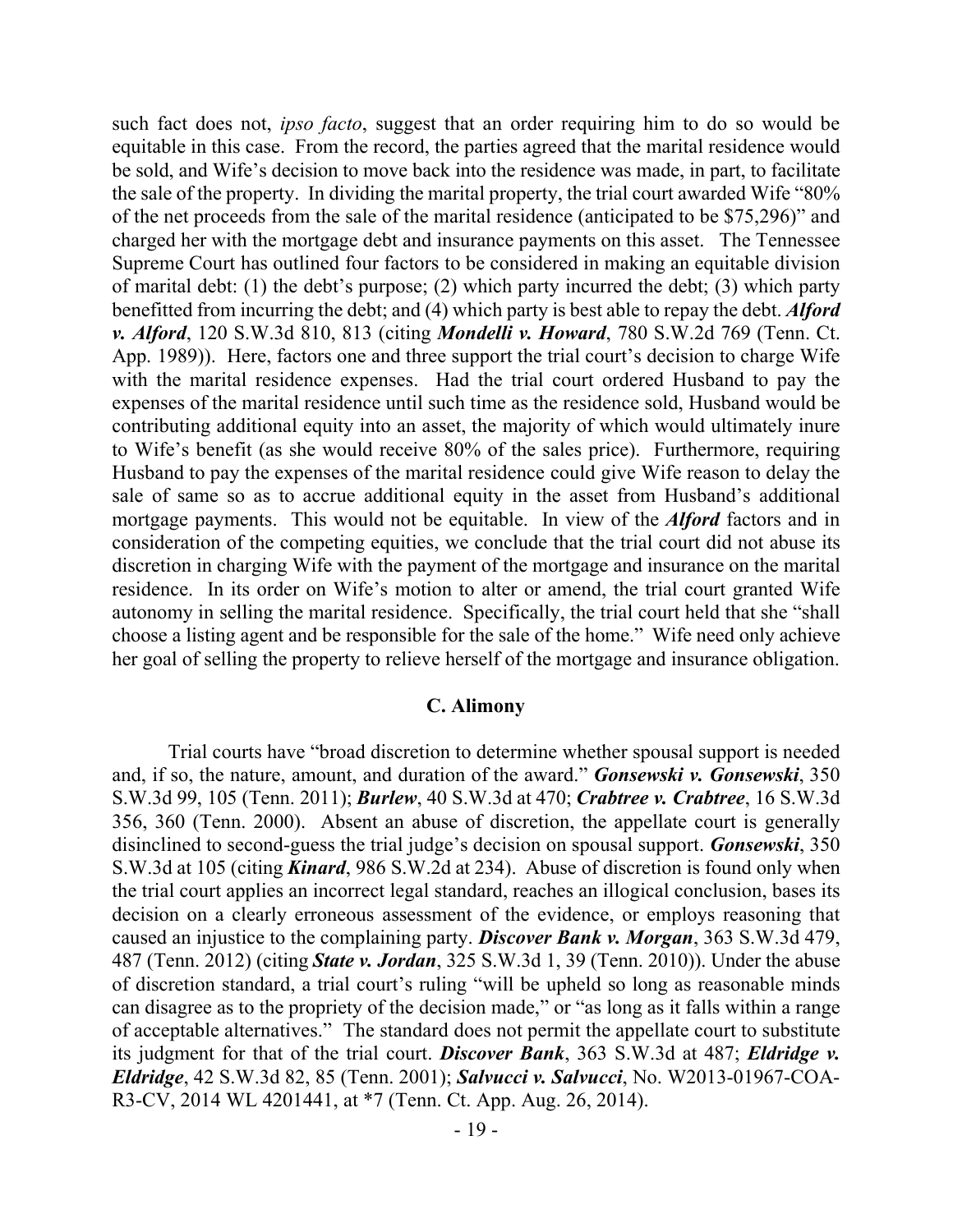Tennessee recognizes four types of alimony: rehabilitative alimony, transitional alimony, alimony *in futuro*, and alimony *in solido*. In determining whether to award alimony, the court must first consider whether the spouse seeking alimony is economically disadvantaged. *Perry v. Perry*, 114 S.W.3d 465, 467 (Tenn. 2003). "Once the trial court has found a party to be economically disadvantaged relative to his or her spouse, it must determine the nature, amount, length of term, and manner of payment of the award." *Id*. In setting the type, duration, and amount of support, courts are guided by the following list of statutory factors:

(1) The relative earning capacity, obligations, needs, and financial resources of each party, including income from pension, profit sharing or retirement plans and all other sources;

(2) The relative education and training of each party, the ability and opportunity of each party to secure such education and training, and the necessity of a party to secure further education and training to improve such party's earnings capacity to a reasonable level;

(3) The duration of the marriage;

(4) The age and mental condition of each party;

(5) The physical condition of each party, including, but not limited to, physical disability or incapacity due to a chronic debilitating disease;

\*\*\*

(7) The separate assets of each party, both real and personal, tangible and intangible;

(8) The provisions made with regard to the marital property, as defined in § 36-4-121;

(9) The standard of living of the parties established during the marriage;

(10) The extent to which each party has made such tangible and intangible contributions to the marriage as monetary and homemaker contributions, and tangible and intangible contributions by a party to the education, training or increased earning power of the other party;

(11) The relative fault of the parties, in cases where the court, in its discretion, deems it appropriate to do so; and

(12) Such other factors, including the tax consequences to each party, as are necessary to consider the equities between the parties.

Tenn. Code Ann. § 36-5-121(i). In addition to the factors found in Tennessee Code Annotated section 36-5-121(i), the two most relevant factors in determining the amount of alimony awarded are the economically disadvantaged spouse's need and the obligor spouse's ability to pay. *Robertson v. Robertson*, 76 S.W.3d 337, 342 (Tenn. 2002). When considering these two factors, the primary consideration is the disadvantaged spouse's need. *Watters v. Watters*, 22 S.W.3d 817, 821 (Tenn. Ct. App. 1999). "There are no hard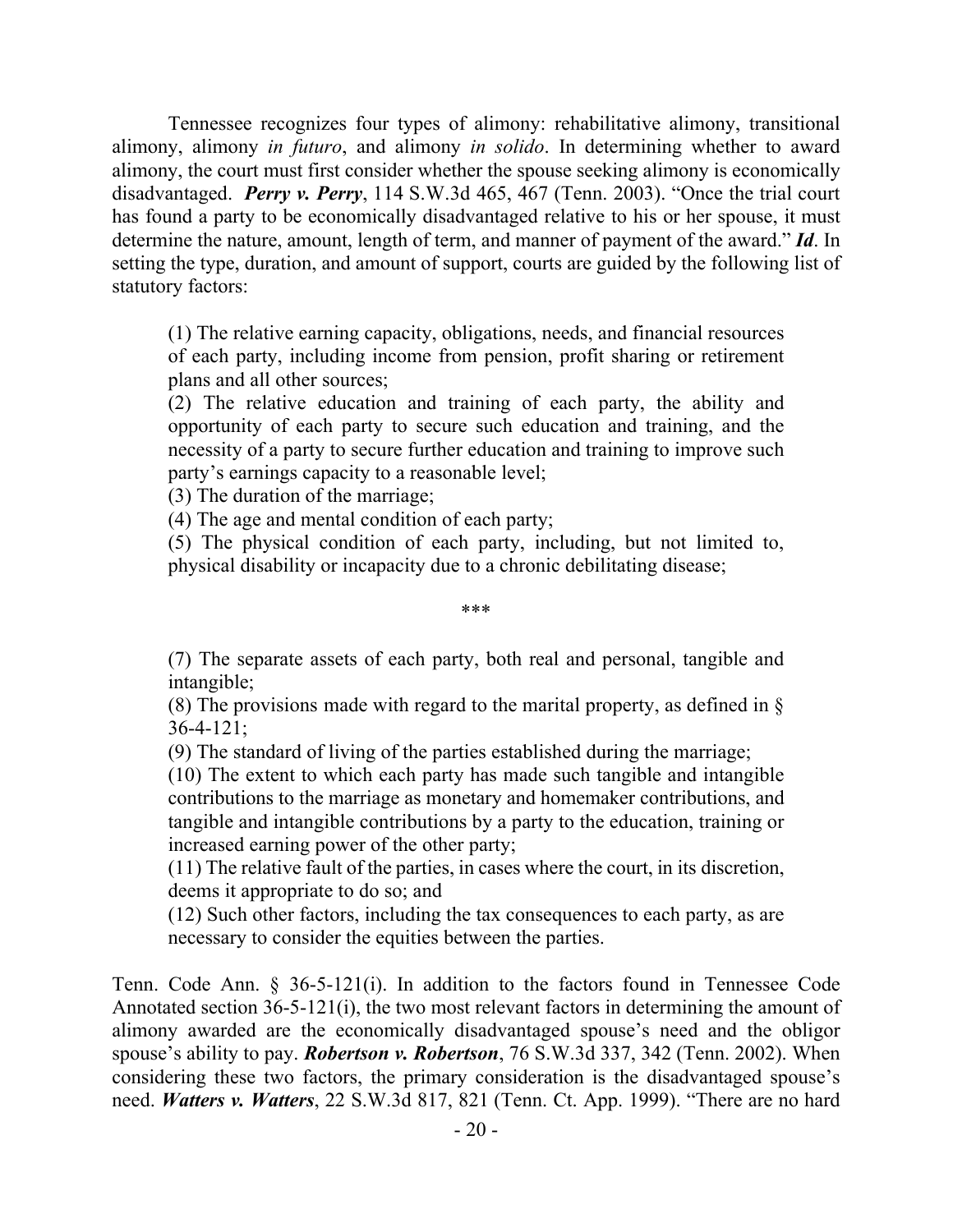and fast rules for spousal support decisions, and such determinations require a 'careful balancing' of the relevant factors." *Miller v. Miller*, No. M2002-02731-COA-R3-CV, 2003 WL 22938950, at \*3 (Tenn. Ct. App. Dec. 10, 2003) (citing *Anderton v. Anderton*, 988 S.W.2d 675, 682-83 (Tenn. Ct. App. 1998)).

In awarding alimony *in futuro* and alimony *in solido*, the trial court considered many of the foregoing statutory factors and found, in relevant part:

20. Tenn. Code Ann. § 36-5-121(i)(1): *The relative earning capacity, obligations, needs, and financial resources of each party, including income from pension, profit sharing or retirement plans and all other sources*: Husband has a higher current earning capacity. Due to mental illness, Wife's current earning capacity is diminished. Wife is imputed an income of \$1,000 per month, in 2016 and 2017, Husband earned approximately \$276,000 from his income from FedEx, including his bonuses and stock options. According to his Rule 14 affidavit, Husband has monthly expenses in the amount of \$19,340, including \$6,000/month for legal fees. According to her Rule 14 affidavit, Wife's monthly expenses are anticipated to be \$7,051 after the divorce. Wife can draw social security of \$1,523 at age 62, \$2,137 at age 66, 8 months and \$2,710 at age 70. At age 65, Wife will begin receiving \$872/month from her Boeing pension. Husband has a Boeing pension that will pay \$692 at age 65. Wife can begin drawing from her portion of Husband's FedEx retirement accounts at the earliest age that Husband can draw from them, and Wife is 4.5 years older than Husband.

21. Tenn. Code Ann. § 36-5-121(i)(2): *The relative education and training of each party, the ability and opportunity of each party to secure such education and training, and the necessity of a party to secure further education and training to improve such party's earnings capacity to a reasonable level*: Both parties have a bachelor's degree in engineering. Husband has a Master's degree in electrical engineering and a second Master's degree in engineering management. Wife received a juris doctorate, practiced as a patent attorney and trained as Rule 31 mediator.

22. Tenn. Code Ann. § 36-5-121(i)(3): *The duration of the marriage*: The parties have been married for twenty-three years; thus, this is a marriage of long duration.

23. Tenn. Code Ann. § 36-5-121(i)(4): *The age and mental condition of each party*: Husband is fifty-five (55) years old, and Wife is sixty (60) years old. Wife suffers from Attention Deficit/Hyperactivity Disorder, Major Depression, and has symptoms of Post-traumatic stress disorder.

24. Tenn. Code Ann. § 36-5-121(i)(5): *The physical condition of each party, including, but not limited to, physical disability or incapacity due to a chronic debilitating disease*: Husband is in good health, and Wife has problems with her gait and her back.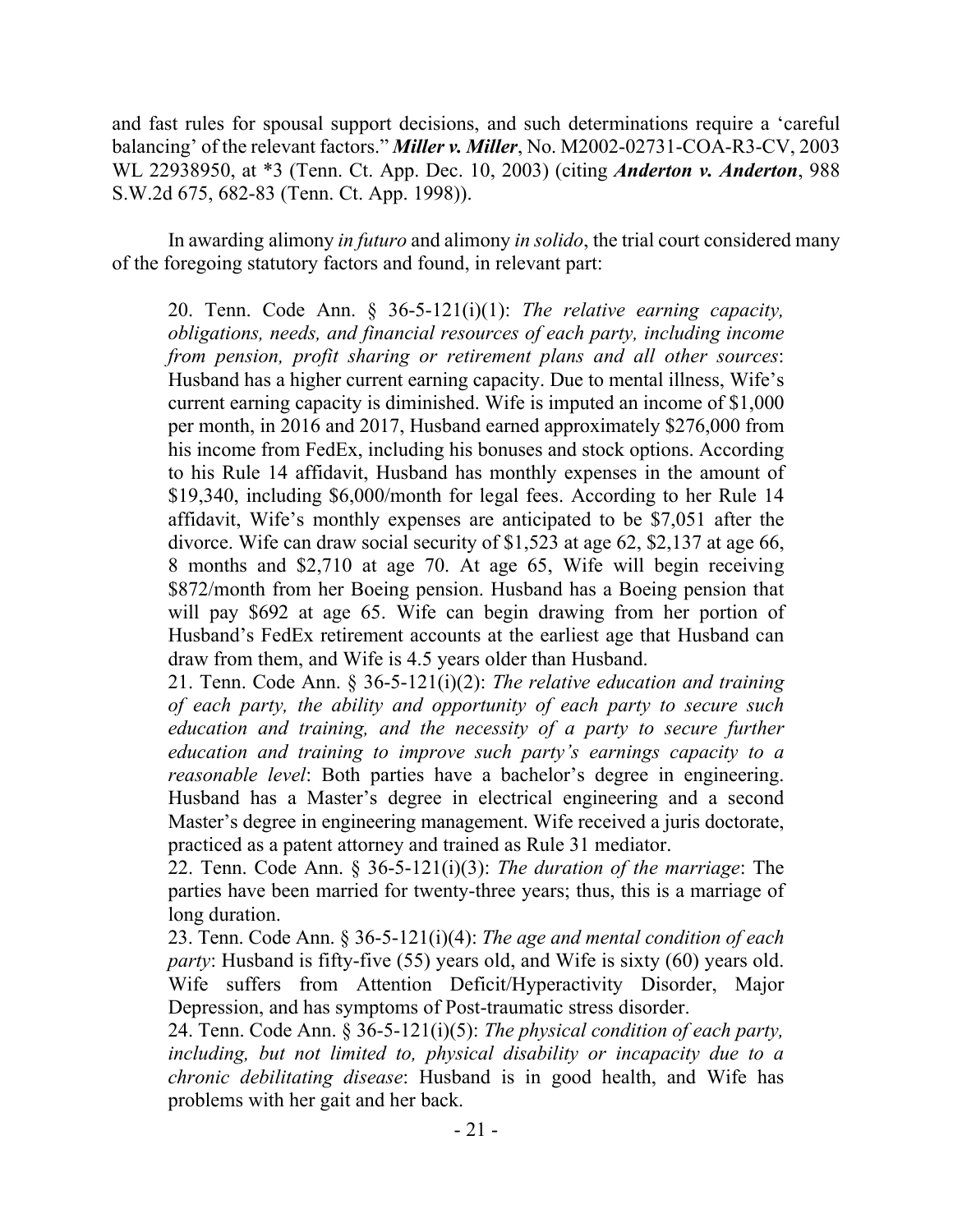26. Tenn. Code Ann. § 36-5-121(i)(7): *The separate assets of each party, both real and personal, tangible and intangible*: Husband has a savings account with \$45,000. Wife has an expectancy interest of approximately \$20,000 when her deceased Mother's home sells. The parties stipulated that each would receive their respective Boeing pension.

27. Tenn. Code Ann. § 36-5-121 (i)(8): *The provisions made with regard to the marital property*, as defined in § 36-4-121. Wife will receive a larger share of the marital assets; however, Wife will be responsible for a larger share of the debts as occasioned by expenses for her living expenses.

28. Tenn. Code Ann. § 36-5-121(l)(9): *The standard of living of the parties established during the marriage*: The parties enjoyed a good standard of living. Their house is valued at approximately \$495,000. Their children attended private schools. The parties purchased new vehicles. Wife shopped at Macy's and Talbots, regularly received manicures, and visited Gould's Hair Salon on a regular basis. The parties took vacations, both with the children and Wife with her friends.

29. Tenn. Code Ann. § 36-5-121(l)(10): *The extent to which each party has made such tangible and intangible contributions to the marriage as monetary and homemaker contributions, and tangible and intangible contributions by a party to the education, training or increased earning power of the other party*: Until 2006, Wife was the primary caretaker. In the later years of the marriage, Husband cared for the children. When Husband was offered a management position at FedEx, after one year of Wife working as an attorney at Lexmark, Wife gave her up Job with Lexmark. Husband's career with FedEx has thereafter flourished. Wife's legal career has not been prosperous. 30. Tenn. Code Ann. § 36-5-121(i)(11): *The relative fault of the parties*: The Court does not find one party more at fault in the deterioration and demise of the marriage.

31. Wife is heavily economically disadvantaged relative to Husband and she is incapable of rehabilitation; therefore, rehabilitative alimony is not appropriate in this case.

32. Based on her past earnings and current mental health issues, Wife cannot achieve an earning capacity that would reasonably compare to the standard of living to which she was accustomed during the marriage.

Based on the foregoing findings, the trial court awarded Wife both alimony *in futuro* and alimony *in solido.*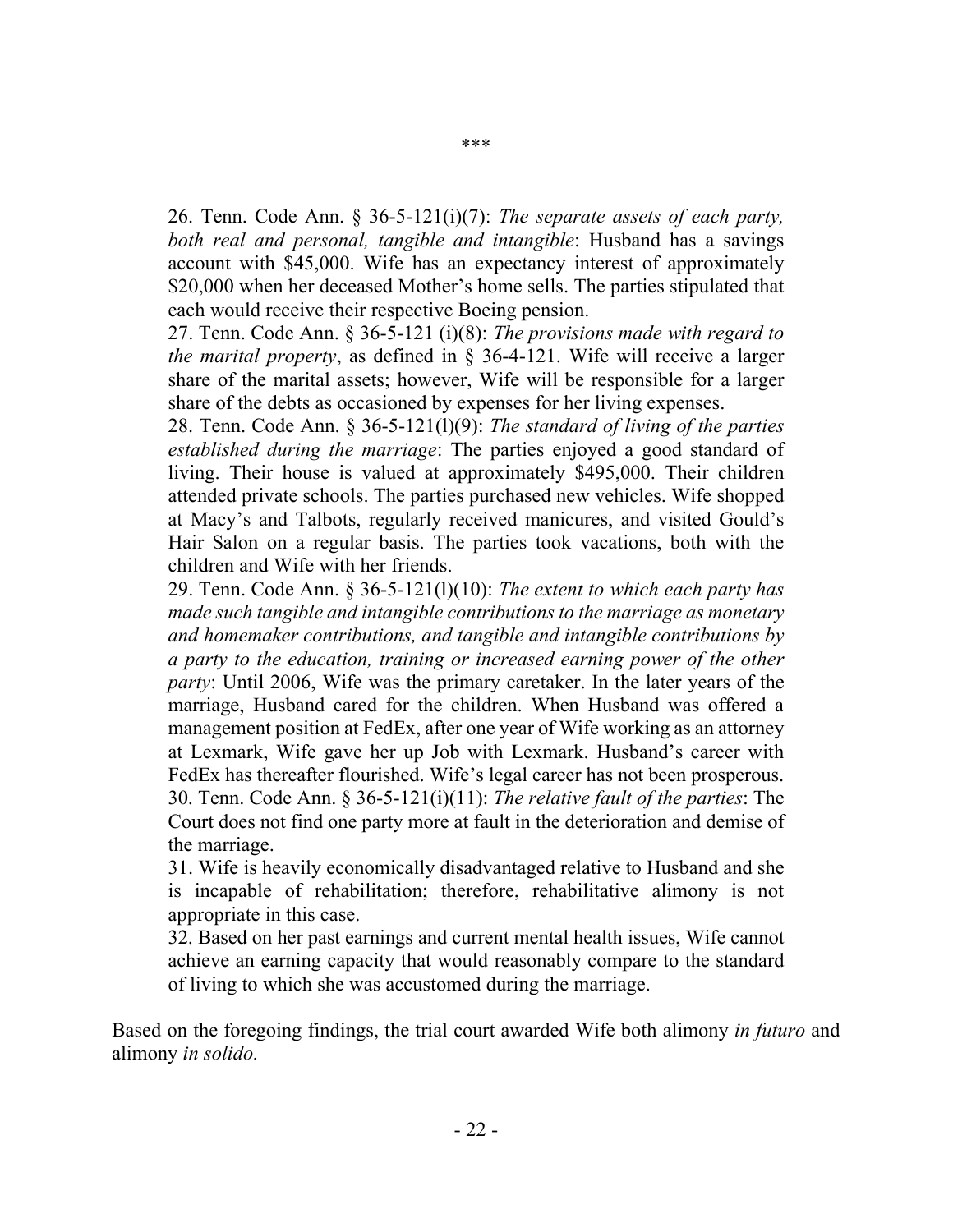As an initial matter, Husband asserts that the trial court miscalculated his income for purposes of arriving at the amount of alimony. On June 6, 2017, the trial court entered a "Consent Order on Stock Sale," under which the parties agreed that "Husband shall sell the vested stock options he holds in FedEx," with each party receiving one-half of the sales proceeds and each party shouldering one-half of the tax consequences of the sale. Because Husband's 2017 stock options were divided as a marital asset, Husband contends that the amount of these stock options was incorrectly included in Wife's expert, Rosemary Frank's, calculation of his income for alimony purposes. Because the trial court relied on Ms. Frank's allegedly erroneous calculation, in which she included "bonuses and stock options" in arriving at \$276,000 as Husband's median salary for 2016-2017, Husband maintains that the divided funds from the exercise of the stock options should not have been included in the calculation of his income. Omitting those stock option funds, Husband states that his "actual salary in 2016 was \$173,457 and his salary in 2017 was \$182,652" and opines that his alimony obligation should have been based on these smaller amounts. Under the particular facts of this case, we disagree. Although assets divided as marital property are not usually considered "income" for purposes of alimony, in this case, it was Husband's practice to cash his yearly stock options to supplement his income. As found by the trial court:

130. During the course of the marriage, Husband liquidated and spent the proceeds from all FedEx stock options and bonuses on the marital household without Wife's knowledge. (Wife's 3/19/2018 direct examination testimony).

131. The Court does not find Wife credible on the position that she did not know Husband used stock options and bonuses to pay household bills.

(Citation to record in original).

The trial court acknowledged that Husband used a portion of the stock option funds to pay for the parties' daughter's college tuition and expenses. In its findings, the trial court noted Wife's objection to this practice:

137. On February 10, 2017, Wife's counsel sent a letter to Husband's counsel enclosing Wife's filed Objection. In the letter, Wife's counsel advised Husband's counsel that Wife did not agree with Husband's utilization of marital assets to pay their adult children's education and living expenses. Wife's counsel requested that Husband provide an accounting of funds he spent on the parties' adult children.

138. As of February 2017, the only accounting Husband provided was on April 25, 2016 to Wife's previous counsel. However, this accounting only provided information regarding Husband's November 5, 2015 exercise of stock options. Husband took the position that "**It was the parties [sic] practice to utilize the sale of stock and/or options to fund the family**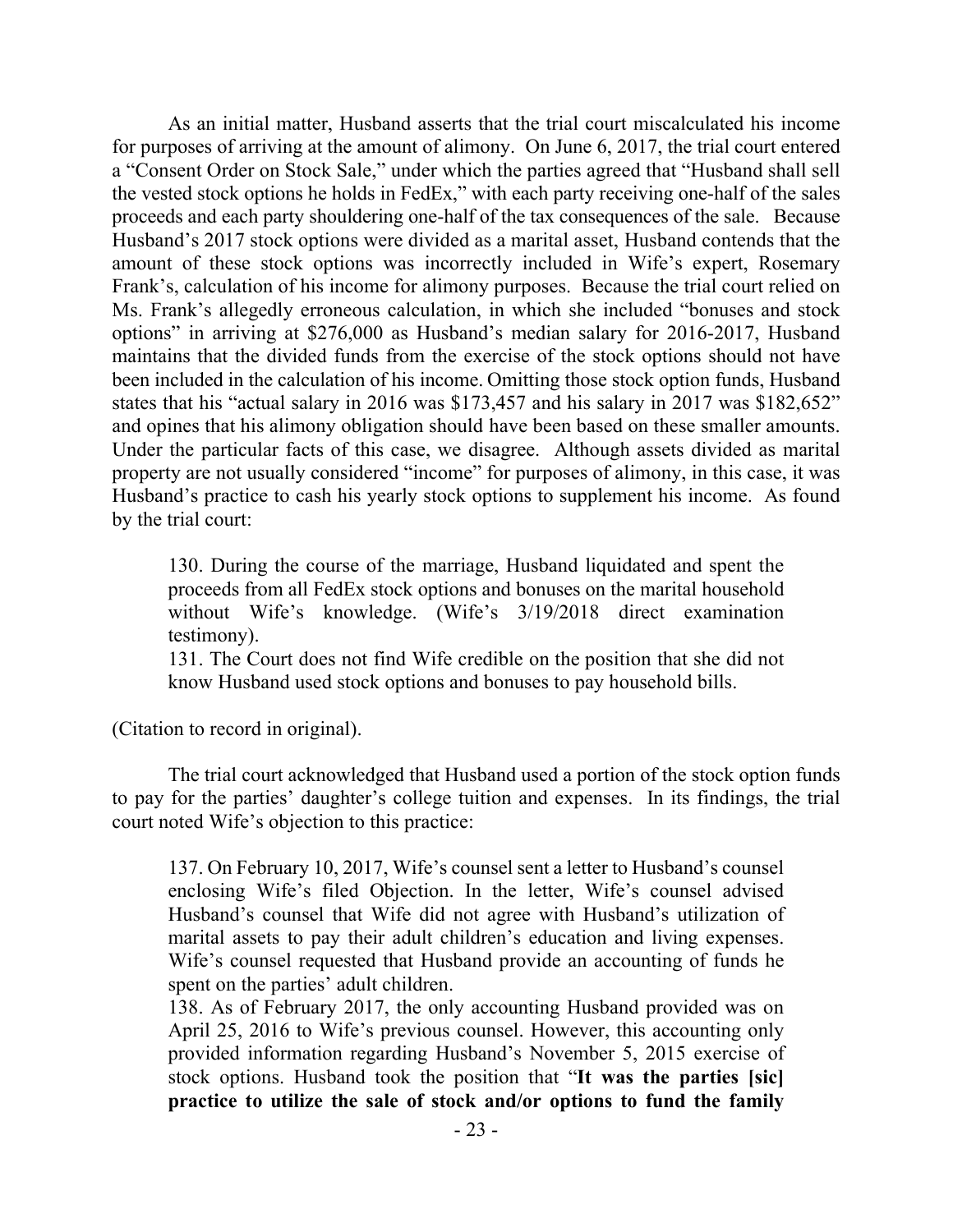#### **expenses**."

139. On February 13, 2017, Husband's counsel sent a letter to Wife's counsel **stating that Husband considered his stock options to be compensation**. Husband took the position that the mutual injunction allowed him to **utilize those funds to pay expenditures from current income to maintain the marital standard of living**. Husband's counsel stated "It has always been the parties' [sic] intent and practice to pay the expense [sic] for their children, including college."

(Emphases added; some citations to record omitted). On July 18, 2017, Wife filed a petition for injunctive relief to enjoin Husband from exercising stock options without Wife's consent and for an accounting of Husband's spending on the parties' children. The trial court granted Wife's motion and ordered Husband to make an accounting of the spending on the children. In his accounting, Husband indicated that he "spent a total of at least \$172,034 in marital funds on the adult children during this divorce." However, the trial court ultimately held that

Wife's claim for dissipation as it relates to funds spent by Husband on the children is denied. The expenses paid by Husband were not wasteful and were geared towards family expenses and the education of the children. Wife's objection to payment of college educational expenses is inconsistent with her priority on the children's education.

The trial court's findings are supported by the evidence. Throughout the marriage, Husband cashed his stock options to supplement his income. As such, these cash infusions were part of his marital income. Although the parties agreed to divide the stock option payments from 2016 and 2017 as a marital asset, the historical use of stock option funds as income supports the trial court's inclusion of the stock options as income for purposes of calculating alimony. Under the particular facts presented here and specifically the parties' practice of supplementing Husband's income by exercising stock options, it was not error for the trial court to consider stock options in calculating Husband's income for purposes of alimony. We now turn to address each alimony award.

### **1. Alimony** *in futuro*

The trial court awarded Wife alimony *in futuro* "in the amount of \$5,500.00 per month for forty-eight (48) months . . . . Thereafter, the alimony shall be reduced to \$3,500.00 per month until Husband turns seventy (70) years of age."<sup>1</sup> Tennessee Code

 $<sup>1</sup>$  The trial court further held that:</sup>

In the event Wife is approved for social security disability benefits, alimony shall be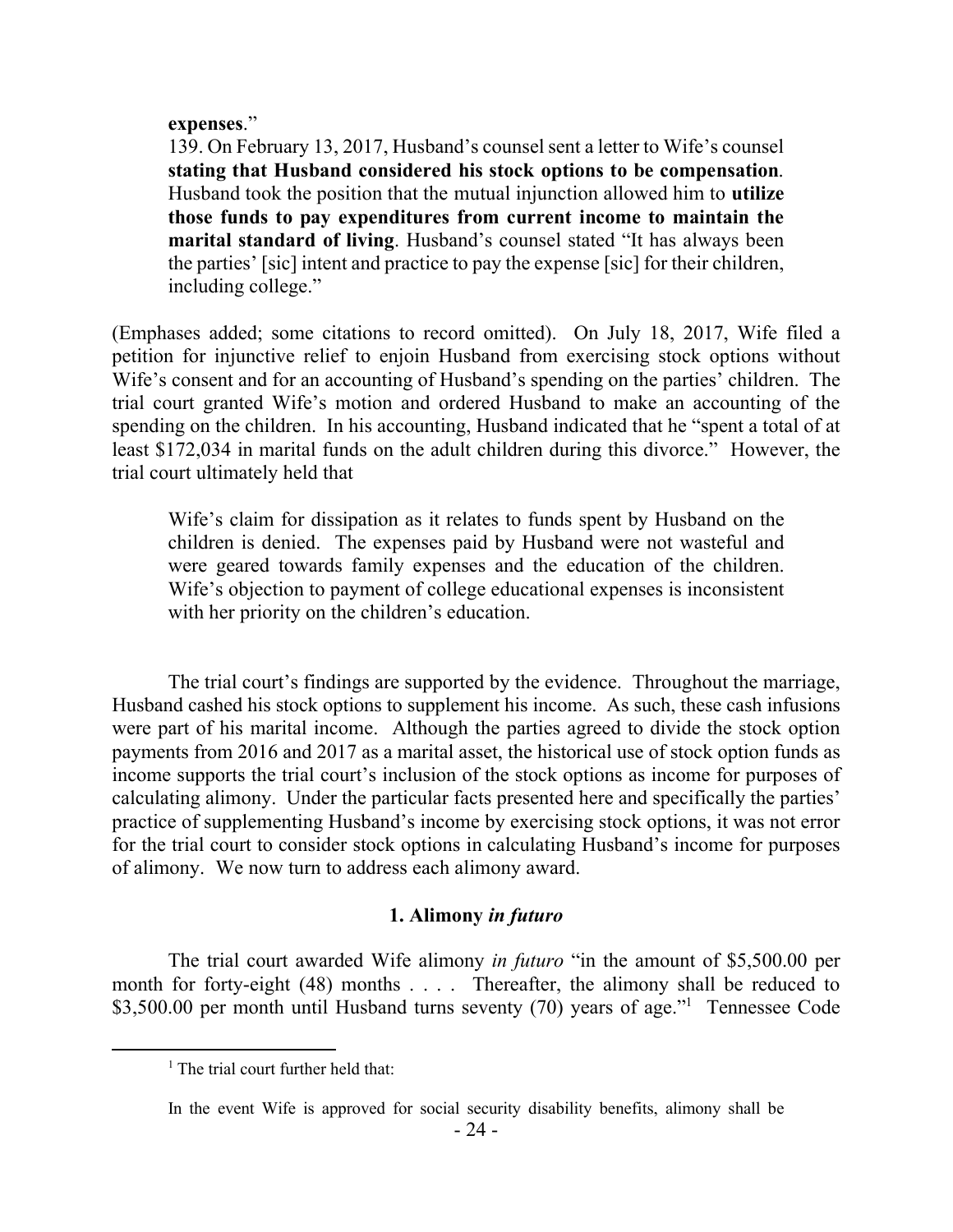Annotated section 36-5-121(f)(1) provides for an award of alimony *in futuro*

when the court finds that there is relative economic disadvantage and that rehabilitation is not feasible, meaning that the disadvantaged spouse is unable to achieve, with reasonable effort, an earning capacity that will permit the spouse's standard of living after the divorce to be reasonably comparable to the standard of living enjoyed during the marriage, or to the post-divorce standard of living expected to be available to the other spouse, considering the relevant statutory factors and the equities between the parties.

Tenn. Code Ann. § 36-5-121(f)(1); *Gonsewski*, 350 S.W.3d at 107-08. As discussed *supra*, the evidence demonstrated that a significant income disparity existed between the parties. Although Wife is educated and skilled, her work experience during the most recent years has been limited due to her ongoing mental health issues. Furthermore, Wife's current income is derived solely from the assets she was awarded in the divorce and the \$1,000 per month of stipulated income.

In her appellate brief, Wife argues that:

Although the Court should affirm the award of \$5,500 per month in alimony in futuro, the Court should reverse the trial court's limitation of that payment to 48 months. Instead, the Court should modify the judgment by holding, as Wife requested at trial: that Wife shall be entitled to receive from Husband \$5,500 per month in alimony in futuro, to continue until the Husband retires or reaches age 70; and that, once Husband retires or reaches age 70, Wife's alimony in futuro would reduce to \$2,500 per month, to be paid for the remainder of Wife's lifetime.

For the same reasons, the Court should also alternatively increase Wife's alimony in futuro to \$7,500 per month until Husband reaches age 70 or retires.

Husband, however, argues that the trial court erred in awarding Wife \$5,500 in alimony *in futuro*. Husband's argument is based on his assertion that the evidence does not support a finding that Wife is unable to work. In its findings of fact, the trial court stated, in relevant part:

reduced to \$3,500/month. Should Wife receive a lump sum payment from the Social Security Disability Administration representing past months, Husband shall be reimbursed proportionately for each month of alimony that has been awarded to Wife from any lump sum payment.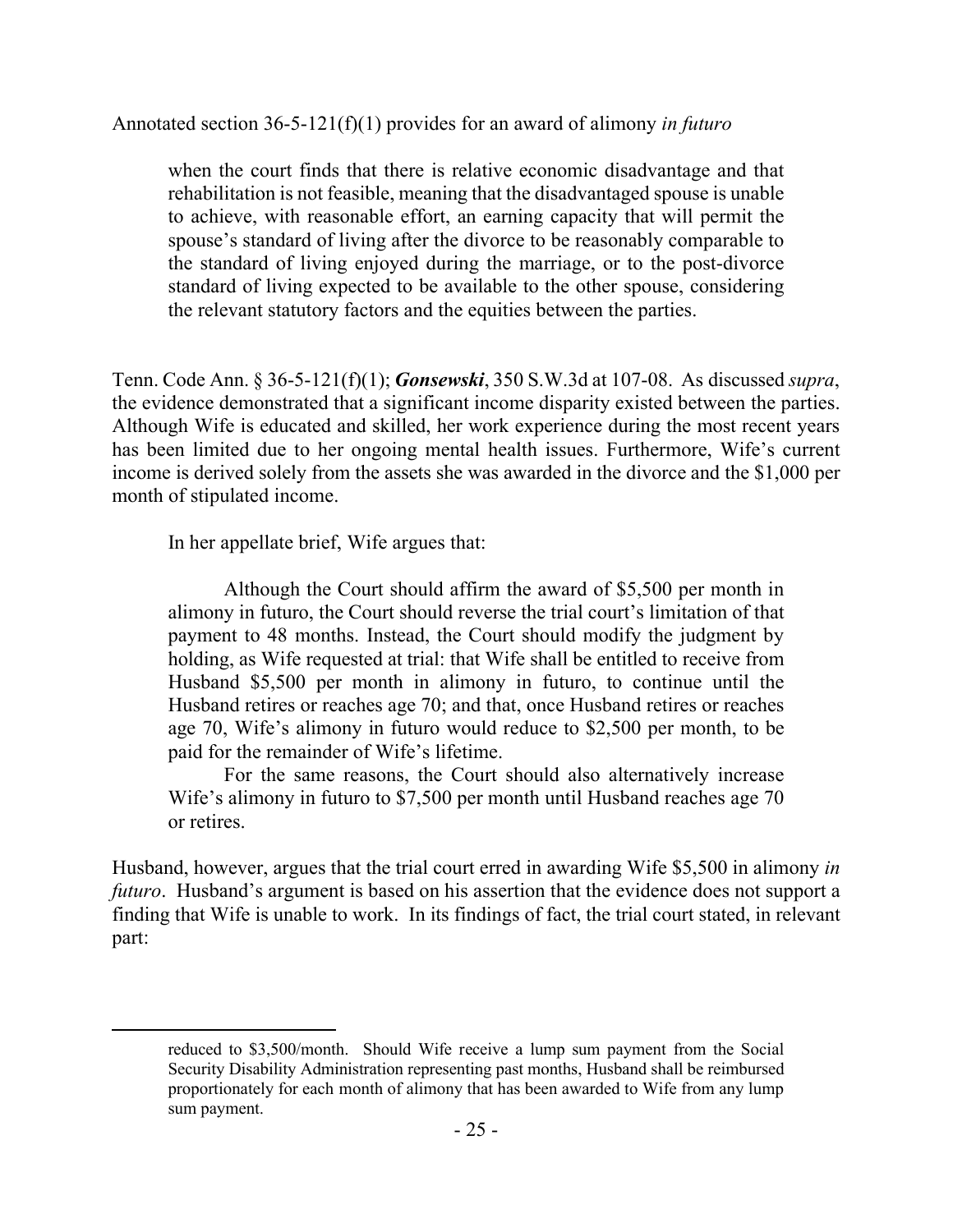34. Wife has taken the position that she cannot work due to depression (Testimony of Wife).

35. None of the doctors or therapists seen by Wife testified that she could not work (Testimony of Dr. Ciocca).

36. John Ciocca, PhD, testified that in his opinion. Wife could not work "fulltime" due to depression (Testimony of Dr. Ciocca).

37. Dr. Hardison stated that Wife could work in a law firm with reduced hours (Exhibit 1 - Heather Hardison records).

(Citations to record in original). The trial court further noted that Wife "has not been completely compliant with her treatment recommendations." However, the trial court acknowledged the fact that Wife "was working as an attorney, both for the National Network of Estate Planners and operating her own law firm" at the time she filed her complaint for divorce. Although the trial court noted that Wife's employment was terminated in June of 2015, it found that Wife has "done nothing to replace said lost income" since January 2018. So, contrary to Husband's contention, the trial court did not find that Wife was unable to work. Relying on Dr. Ciocca's testimony, which the trial court specifically found to be credible, *i.e.*, "Dr. Ciocca was a credible expert witness," the trial court found that "Wife's symptoms combine to produce a situation where she is unable to do ongoing, continuous, meaningful work." However, the trial court opined that "[t]his does not mean Wife will always be this way." Like Dr. Ciocca, the trial court found that "Wife's prognosis is a question mark," but Wife is not "faking her symptoms or malingering." Dr. Ciocca's testimony concerning Wife's current inability to maintain "ongoing, continuous, meaningful work" was uncontroverted, and the trial court held that "Wife's capacity to engage in even limited work is limited **at the present time**" (emphasis added), and that "Wife cannot achieve an earning capacity that would reasonably compare to the standard of living to which she was accustomed during the marriage." As such, there is sufficient evidence to support the trial court's finding that Wife has need of alimony *in futuro*. Furthermore, given Husband's superior earning capacity, he has the ability to pay alimony *in futuro*.

Turning to Wife's contention that the amount of the alimony *in futuro* award should have been more or that the award should have been extended for a longer duration, we disagree. Again, Wife is not completely disabled. The trial court held that "[o]ngoing treatment for Wife is required before she can do sustained, high volumes of work as an engineer or lawyer" and noted that "Wife is in a constant state of grieving." However, the trial court ultimately held that, "Wife has good treatment providers," and "[i]f Wife's treatment plan could include a meaningful effort to restore her relationship with her children, her prognosis would go up several notches." The inference is that Wife will have to do a lot of work to improve her mental state, but that goal is achievable. The limitation of \$5,500 in alimony *in futuro* to forty-eight months will motivate Wife to do this work.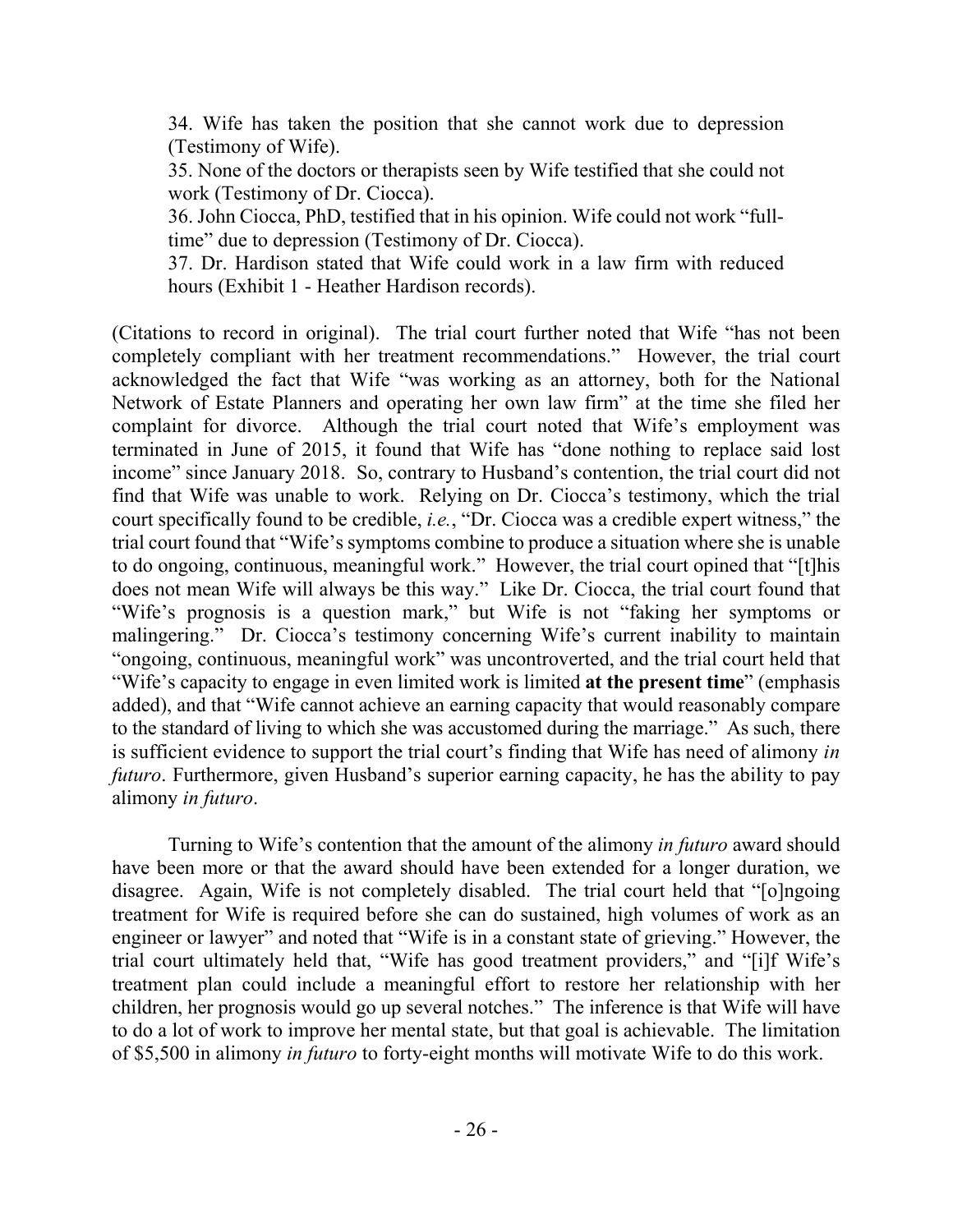In addition, the trial court also properly considered Wife's age and social security benefit eligibility in setting both the amount and duration of the alimony *in futuro.* The trial court found that

[i]f Wife draws social security at age 70, her payment would be approximately \$2,710/month. At her full retirement age, which is 66 years, 8 months, her payment would be about \$2,173/month. At age 62, early retirement age, her benefit would be about \$1,523/month. If approved for disability benefits, her payment would be about \$2,224/month.

Wife was 60 years old at the time of the divorce. Wife will receive alimony *in futuro* of \$5,500 per month for four years, at which time she will be eligible for social security benefits. Then, the alimony *in futuro* will continue at the reduced rate of \$3,500 until Husband reaches the age of 70, i.e., an additional 11 years. These amounts, coupled with Wife's estimated social security benefits, should provide her with sufficient income going forward. As such, we conclude that the trial court did not err in either the amount or the duration of alimony *in futuro* award*.*

#### **2. Alimony** *in solido*

The trial court also awarded Wife a portion her attorney's fees as alimony *in solido*, to-wit:

34. Wife's total attorney fees and litigation expenses as of trial were \$289,959.00. Wife shall be awarded alimony in solido for her attorney's fees and suit expenses.

35. Husband shall pay to Wife alimony in solido in the amount of \$65,000.00 at the rate of \$1,000.00 per month until paid in full. Interest at the statutory rate of 6.5% shall accrue and Husband may pre-pay this amount at any time.

On appeal, Husband argues that, in view of the division of marital property and the award of alimony *in futuro*, Wife has the means to pay her own attorney's fees; as such, Husband asks this Court to reverse the trial court's award of alimony *in solido*. Wife, however, maintains that the trial court erred in awarding her only \$65,000 of the \$289,959 in attorney's fees and costs she accrued during the divorce. She asks this Court to modify the trial court's order to award her \$289,959 in alimony *in solido*.

An award of attorney fees in divorce cases is considered spousal support, generally characterized as alimony *in solido*. *Yount v. Yount*, 91 S.W.3d 777, 783 (Tenn. Ct. App. 2002). An award of such fees is subject to the same factors that must be considered in the award of any other type of alimony. *Gonsewski*, 350 S.W.3d at 113; *Yount*, 91 S.W.3d at 783. Therefore, the statutory factors listed in Tennessee Code Annotated section 36-5- 121(i) are to be considered in a determination of whether to award attorney fees.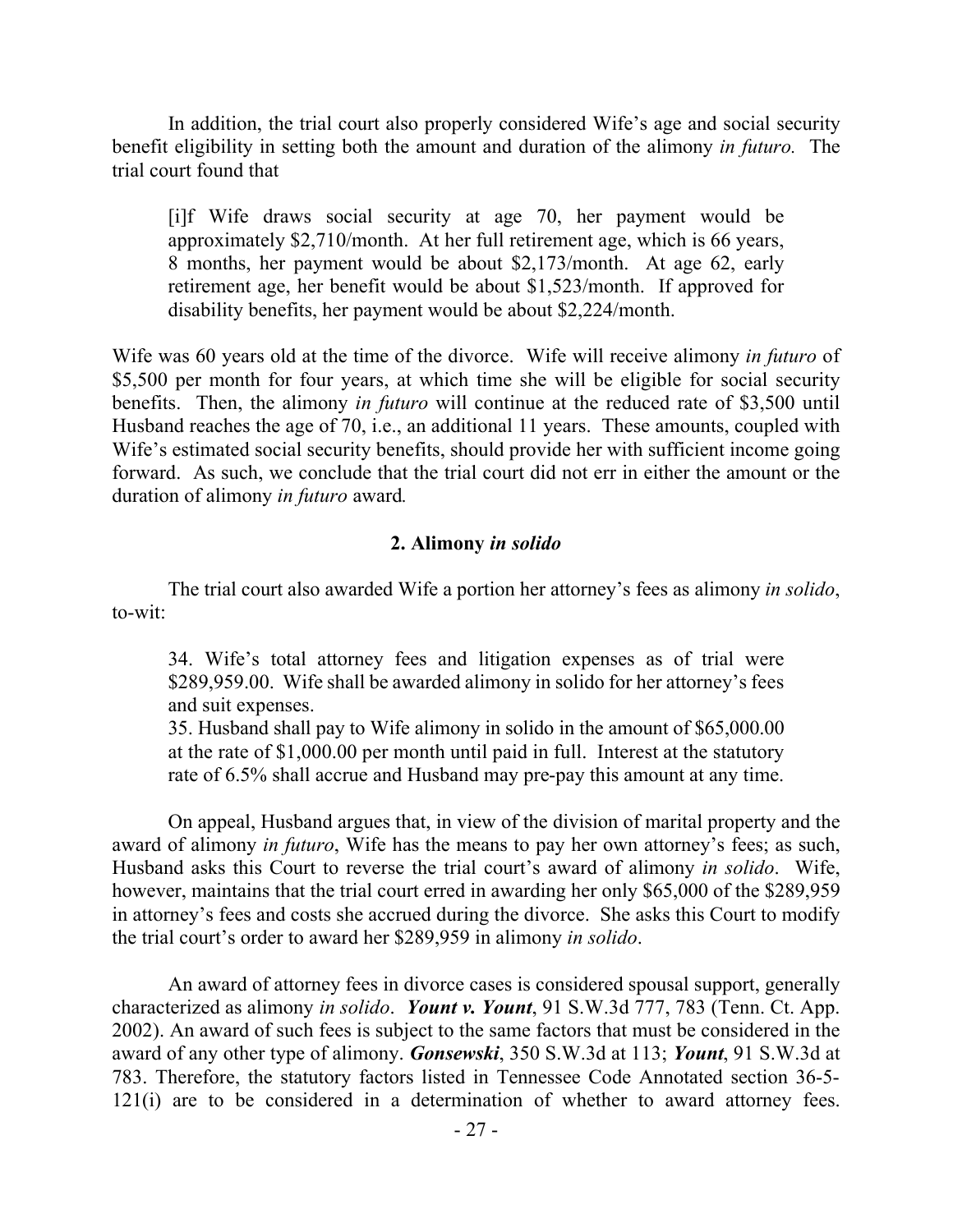*Langschmidt*, 81 S.W.3d at 751. In his appellate brief, Husband asserts that the trial court failed to consider the foregoing statutory factors in awarding Wife alimony *in solido*. We disagree. As set out above, the trial court made specific findings concerning each of the relevant statutory factors, then used those findings to arrive at the amount of alimony *in futuro* and alimony *in solido*. The trial court did not need to reiterate its findings under each category of spousal support.

Awards of attorney fees are within the sound discretion of the trial court. *Kincaid v. Kincaid*, 912 S.W.2d 140, 144 (Tenn. Ct. App. 1995). However, this Court has explained that awards of attorney's fees as alimony *in solido*

"are appropriate . . . only when the spouse seeking them lacks sufficient funds to pay his or her own legal expenses," *Brown v. Brown*, 913 S.W.2d 163, 170 (Tenn. Ct. App. 1994) (citing *Houghland v. Houghland*, 844 S.W.2d 619, 623 (Tenn. Ct. App. 1992), and *Ingram v. Ingram*, 721 S.W.2d 262, 264 (Tenn. Ct. App. 1986)), or would be required to "deplete his or her resources in order to pay these expenses." *Id*. (citing *Harwell v. Harwell*, 612 S.W.2d 182, 185 (Tenn. Ct. App. 1980)). Where one party has been awarded additional funds for maintenance and support and such funds are intended to provide the party with a source of future income, the party need not be required to pay legal expenses by using assets that will provide for future income. *Batson v. Batson*, 769 S.W.2d 849, 862 (Tenn. Ct. App. 1988).

*Koja v. Koja*, 42 S.W.3d 94, 98 (Tenn. Ct. App. 2000). As discussed above, Wife's mental health issues create a barrier to her ability to earn consistent income in the future. On the other hand, Husband's earning potential is proven and stable. In short, Wife is economically disadvantaged compared to Husband. While Wife was awarded alimony *in futuro*, such award was meant to provide Wife with "a source of future income." Although Wife received a larger share of marital property than Husband, she was also charged with a larger amount of marital debt than Husband. Under the holding in *Koja*, Wife should "not be required to pay legal expenses by using assets that will provide for future income." *Id.* at 98. However, as to Wife's argument that the trial court erred in not awarding her the full amount of her attorney's fees as alimony *in solido*, we are unpersuaded. In awarding only \$65,000 of the \$289,959 in attorney's fees and costs Wife accrued during the divorce, the trial court made the following statements from the bench during the hearing on the parties' cross-motions to alter or amend:

So there was a request for an award of attorney fees, and because of the nature of some of the fees and the issues that followed in accumulating those fees, I awarded only 65,000 dollars in fees.

I thought that that was fair under the circumstances of the facts that were presented to me. I did not award the entire fees that were accumulated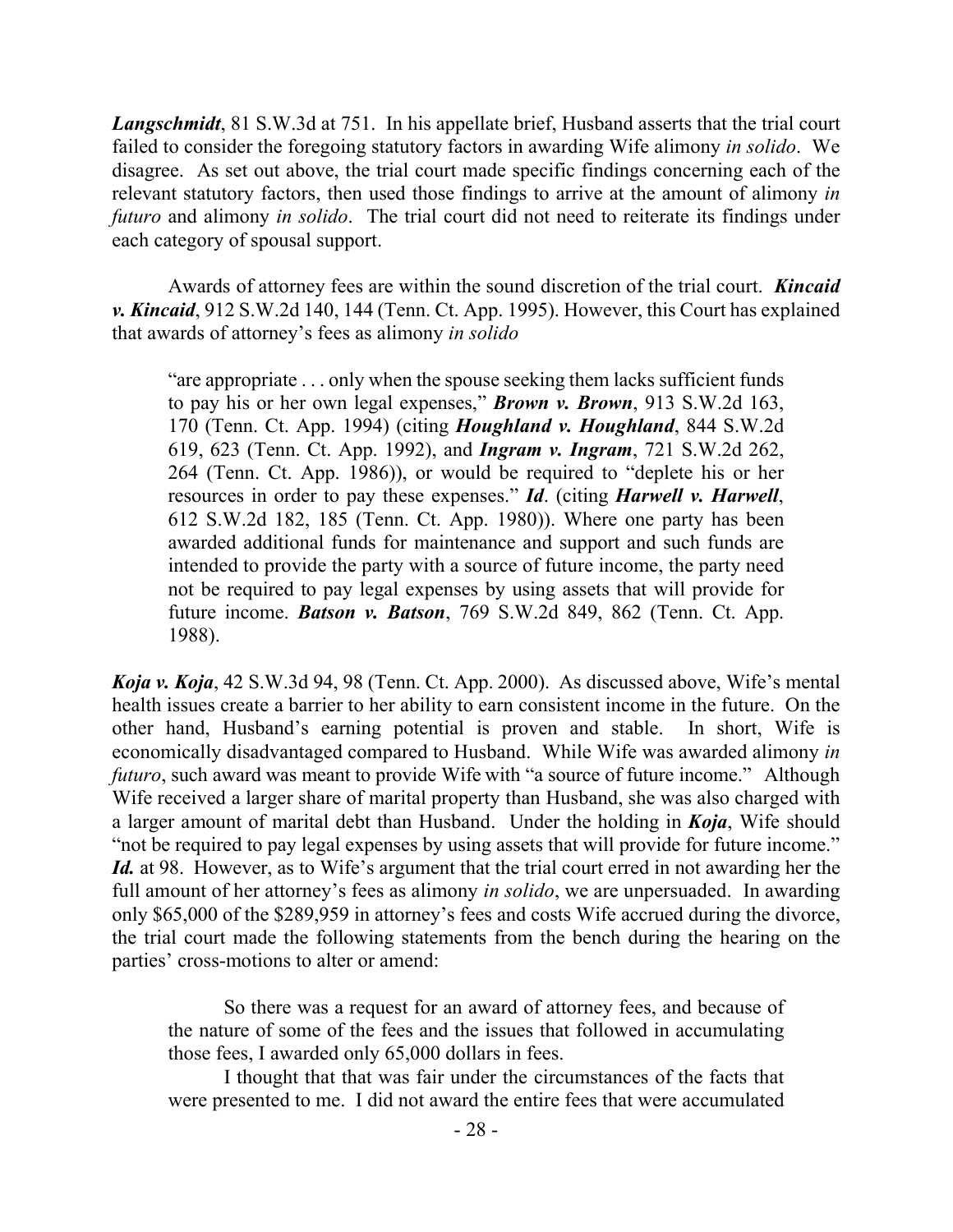by Ms. Murdock.

\*\*\*

Well, one of the things that I found . . . is that many of the activities [for which Wife's attorney billed] in either pursuing a paramour or trying to find income that was being squirreled away by Mr. Murdock, it was unfounded.

Obviously, the trial court found some of Wife's attorney's fees to be unnecessary and/or unreasonable. This Court has explained that

"'the reasonableness of the fee must depend upon the particular circumstances of the individual case.'" *Wright ex rel. Wright*, 337 S.W.3d [176, 181 (Tenn. 2011)] (quoting *White v. McBride*, 37 S.W.2d 796, 800 (Tenn. 1996). The trial court's determination of reasonable attorney's fees is "'a subjective judgment based on evidence and the experience of the trier of facts[.]'" [*Wright*, 337 S.W.3d at 176] (quoting *United Med. Corp of Tenn., Inc. v. Hohenwald Bank & Trust Co.*, 703 S.W.2d 133, 137 (Tenn. 1986)[)]; *see also Hosier* [*v. Crye-Leike Commercial, Inc.*, No. M2000-01182-COA-R3-CV,] 2001 WL 799740, at \*6 [(Tenn. Ct. App. July 17, 2001)] ("Trial courts are perfectly capable of applying these factors and deciding whether a requested fee is reasonable based on their knowledge of the case and their perception of the value of the services performed.").

*In re Estate of Storey*, No. W2017-00689-COA-R3-CV, 2018 WL 1151944, at \*9 (Tenn. Ct. App. March 5, 2018), *perm. app. denied* (Tenn. July 19, 2018). Having reviewed the record on Wife's attorney's fees, we cannot conclude that the trial court abused its discretion in finding that some of the charges were unwarranted under the facts of this case. Aside from the trial court's finding that some of Wife's fees were unwarranted, the trial court's award of \$65,000 as alimony *in solido* is equitable in view of the division of the marital estate and the award of alimony *in futuro.* Although Wife should not be required to deplete all of her resources in paying her attorney's fees, Husband should not be required to pay the full measure of the fees on her behalf. Wife is not without resources. In view of the award of marital property and the ongoing spousal support, Wife will be able to service the debt on her attorney's fees. As such, we affirm the trial court's award of \$65,000 in alimony *in solido*.

### **3. Fault**

In arriving at an award of alimony, Tennessee Code Annotated section 36-5-  $121(i)(11)$  allows the trial court to consider [t]he relative fault of the parties, in cases where the court, in its discretion, deems it appropriate to do so." Wife contends that the trial court